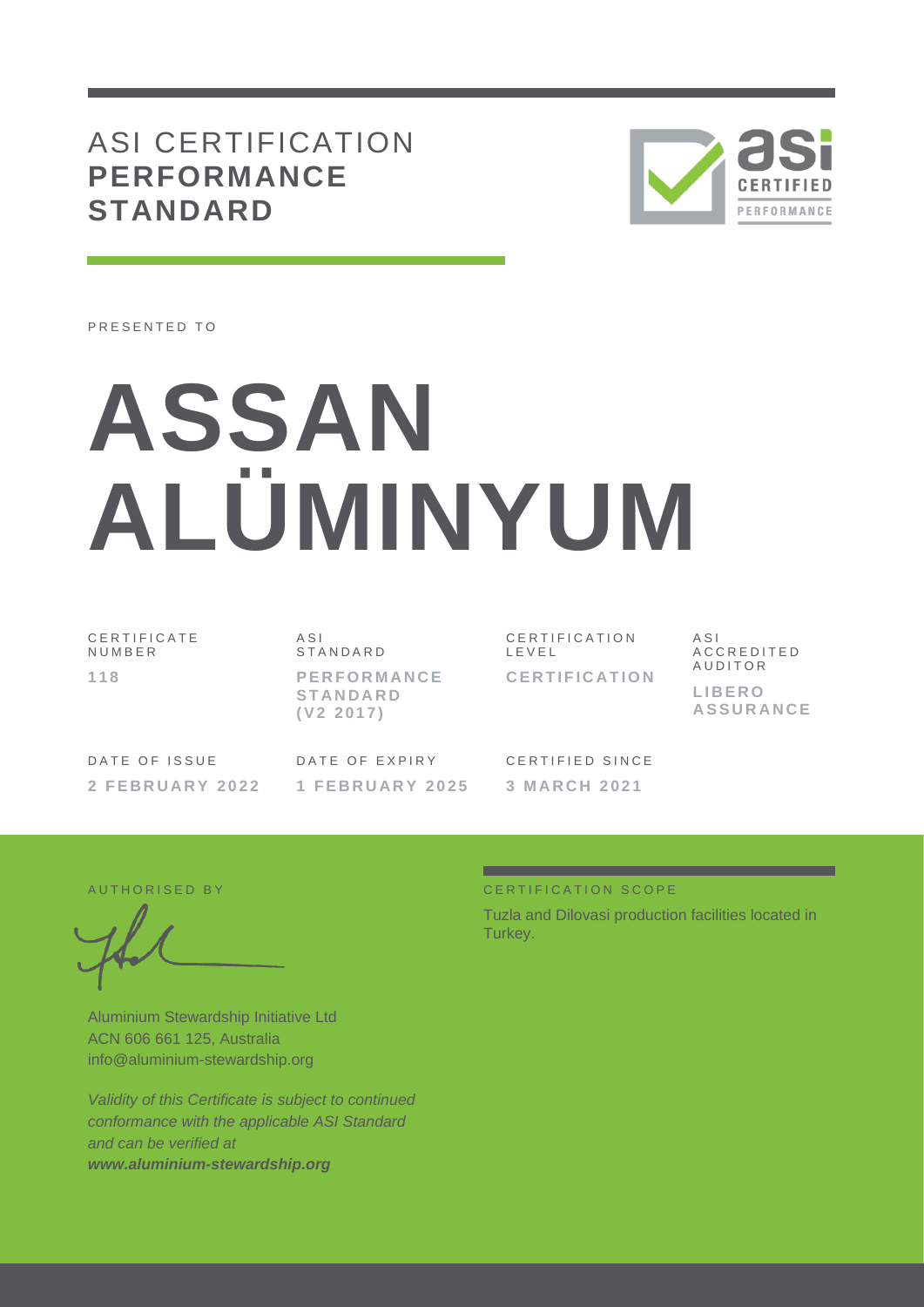# SUMMARY AUDIT REPORT **PERFORMANCE STANDARD**

### **OVERVIEW**

| MEMBER NAME                | Assan Alüminyum                                                                                                                                                                                                                                                                                                                                                                                                                         |
|----------------------------|-----------------------------------------------------------------------------------------------------------------------------------------------------------------------------------------------------------------------------------------------------------------------------------------------------------------------------------------------------------------------------------------------------------------------------------------|
| ENTITY NAME                | Assan Alüminyum                                                                                                                                                                                                                                                                                                                                                                                                                         |
| CERTIFICATION<br>SCOPE     | Tuzla and Dilovası production facilities located in Turkey.                                                                                                                                                                                                                                                                                                                                                                             |
| SUPPLY CHAIN<br>ACTIVITIES | Aluminium Re-melting/ Refining<br>Casthouses<br>Semi-Fabrication<br>Material Conversion (Production and Transformation)                                                                                                                                                                                                                                                                                                                 |
| ASI STANDARD               | <b>Performance Standard V2</b>                                                                                                                                                                                                                                                                                                                                                                                                          |
| AUDIT TYPE                 | Initial Certification Audit (14 - 23 December 2020)<br>Surveillance Audit (1 - 3 December 2021)                                                                                                                                                                                                                                                                                                                                         |
| AUDIT FIRM                 | TÜV Rheinland Cert GmbH (Initial Certification Audit)<br>LiberoAssurance (Surveillance Audit)                                                                                                                                                                                                                                                                                                                                           |
| AUDIT DATE                 | 14 - 23 December 2020 (Initial Certification Audit)<br>1-3 December 2021 (Surveillance Audit)                                                                                                                                                                                                                                                                                                                                           |
| AUDIT REPORT<br>SUBMISSION | 25 January 2021 (Initial Certification Audit)<br>7 January 2022 (Surveillance Audit)                                                                                                                                                                                                                                                                                                                                                    |
| AUDIT SCOPE                | Initial Certification Audit (14 - 23 December 2020)<br>The audit scope included the Tuzla and Dilovasi production facilities located<br>in Turkey.<br>The supply chain activities included in the audit scope:<br>Aluminium Re-melting/ Refining<br>Casthouses<br>Semi-Fabrication<br>Material Conversion (Production and Transformation)<br>All relevant Criteria in the ASI Performance Standard were included in the<br>Audit Scope. |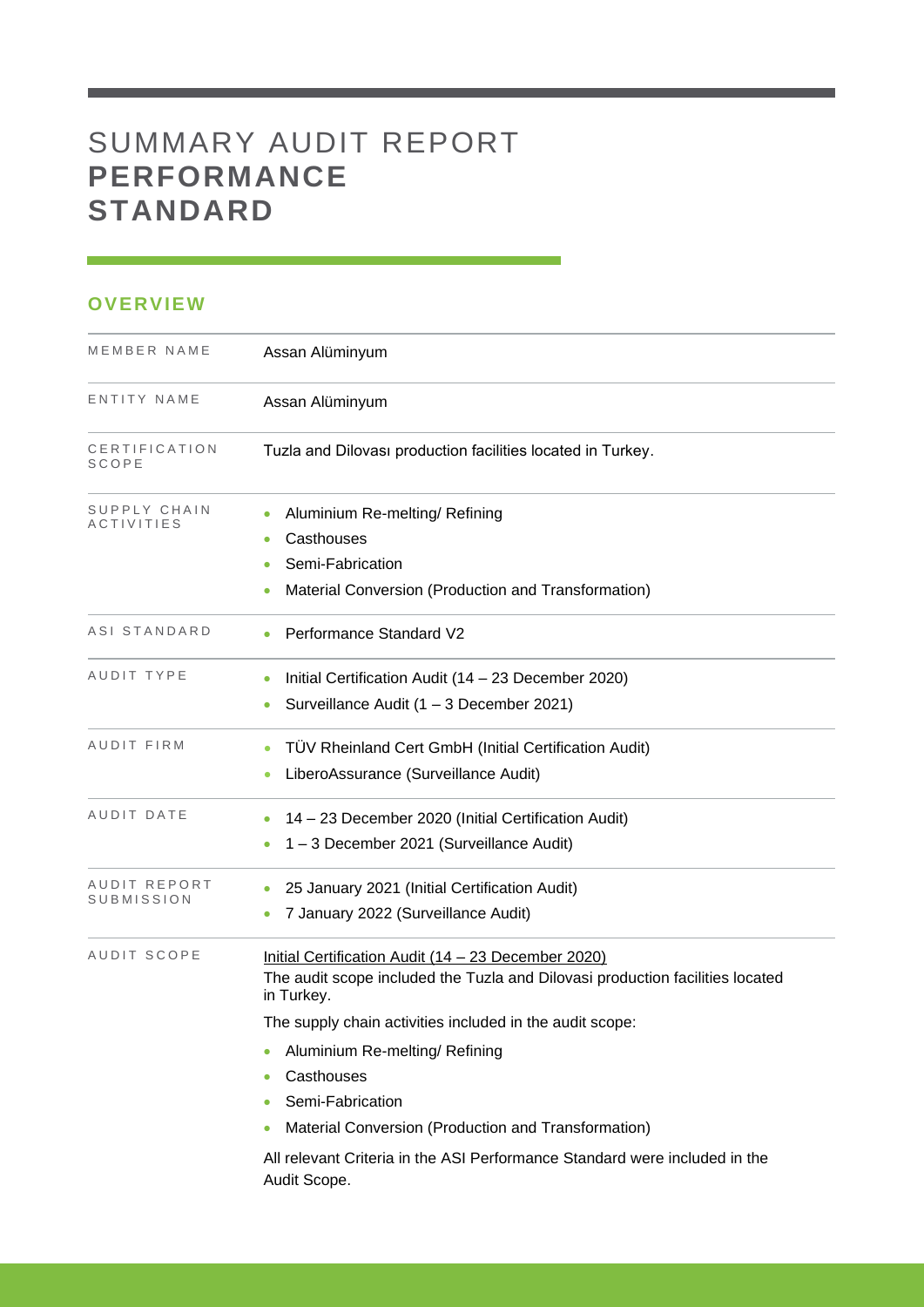|                         | At the time of the Audit (December 2020), access to the site was not<br>possible, due to COVID-19 related travel restrictions. The Audit has been<br>undertaken as a 'desktop' exercise, in accordance with ASI Interim Policy<br>regarding Audits, Audit-Related Travel and Coronavirus (v4), and included a<br>remote review of relevant documentation. |
|-------------------------|-----------------------------------------------------------------------------------------------------------------------------------------------------------------------------------------------------------------------------------------------------------------------------------------------------------------------------------------------------------|
|                         | Surveillance Audit (1 - 3 December 2021)<br>The audit scope included the Tuzla and Dilovasi production facilities located<br>in Turkey.                                                                                                                                                                                                                   |
|                         | The supply chain activities included in the audit scope:                                                                                                                                                                                                                                                                                                  |
|                         | Aluminium Re-melting/ Refining                                                                                                                                                                                                                                                                                                                            |
|                         | Casthouses<br>۰                                                                                                                                                                                                                                                                                                                                           |
|                         | Semi-Fabrication<br>۰                                                                                                                                                                                                                                                                                                                                     |
|                         | Material Conversion (Production and Transformation)                                                                                                                                                                                                                                                                                                       |
|                         | All relevant Criteria in the ASI Performance Standard were included in the<br>Audit Scope.                                                                                                                                                                                                                                                                |
| AUDIT<br>OUTCOME        | Certification                                                                                                                                                                                                                                                                                                                                             |
| AUDIT<br>METHODOLOGY    | The Auditors confirm that:                                                                                                                                                                                                                                                                                                                                |
| DECLARATION             | $\blacksquare$ The information provided by the Entity is true and accurate to the best<br>knowledge of the Auditor(s) preparing this report.                                                                                                                                                                                                              |
|                         | $\blacksquare$ The findings are based on verified Objective Evidence relevant to the<br>time period for the Audit, traceable and unambiguous.                                                                                                                                                                                                             |
|                         | ◘ The Audit Scope and audit methodology are sufficient to establish<br>confidence that the findings are indicative of the performance of the<br>Entity's defined Certification Scope.                                                                                                                                                                     |
|                         | The Auditor(s) have acted in a manner deemed ethical, truthful, accurate<br>M<br>professional, independent and objective.                                                                                                                                                                                                                                 |
| CERTIFICATION<br>PERIOD | 2 February 2022 - 1 February 2025                                                                                                                                                                                                                                                                                                                         |
| NEXT AUDIT<br>TYPE      | <b>Surveillance Audit</b>                                                                                                                                                                                                                                                                                                                                 |
| NEXT AUDIT<br>DUE DATE  | 2 August 2023                                                                                                                                                                                                                                                                                                                                             |
| CERTIFICATE<br>NUMBER   | 118                                                                                                                                                                                                                                                                                                                                                       |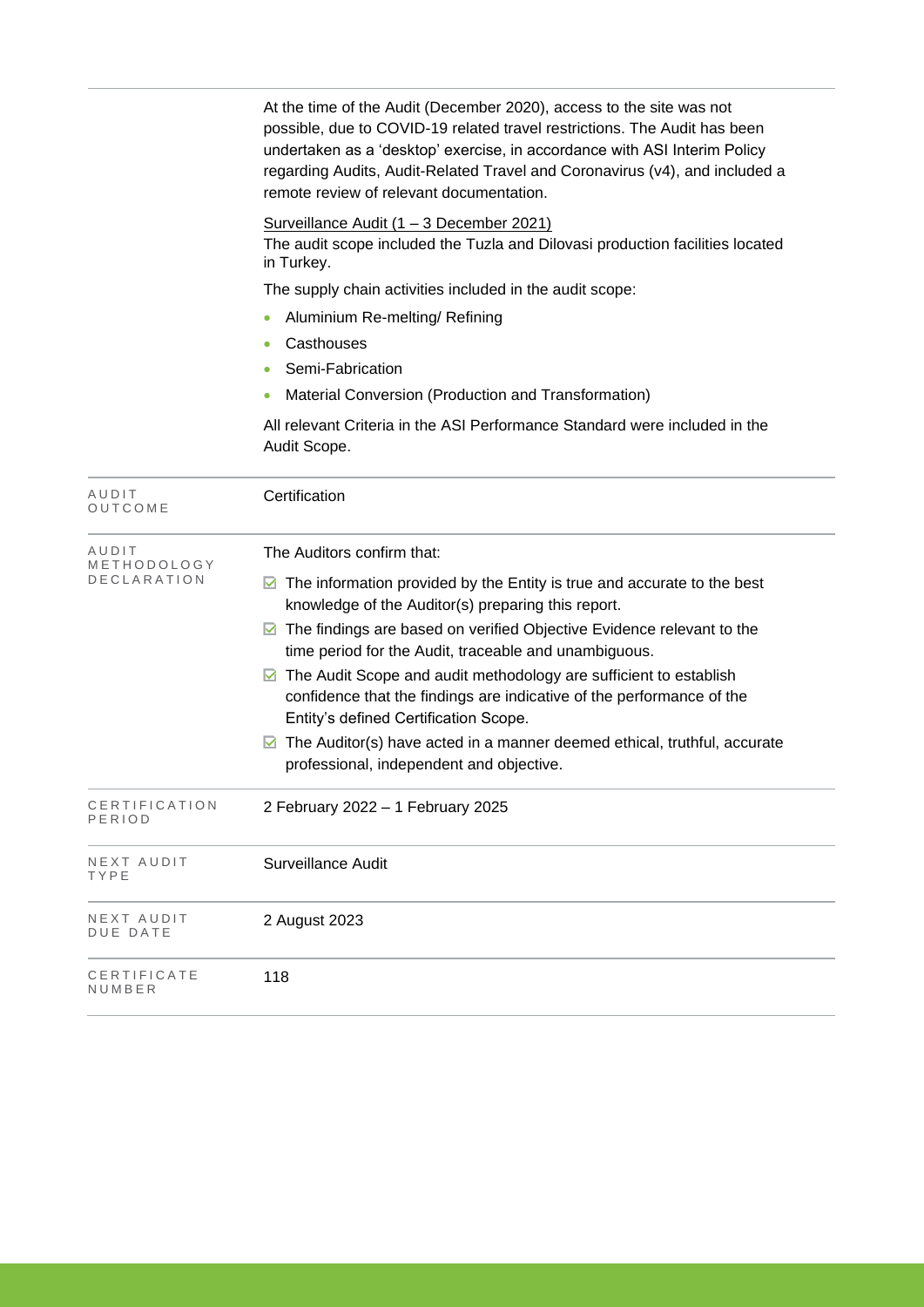## **SUMMARY OF FINDINGS**

| <b>CRITERION</b>                                                                 | <b>RATING</b> | COMMENT                                                                                                                                                                                                                                                                                                                                                                                          |  |
|----------------------------------------------------------------------------------|---------------|--------------------------------------------------------------------------------------------------------------------------------------------------------------------------------------------------------------------------------------------------------------------------------------------------------------------------------------------------------------------------------------------------|--|
| PRINCIPLE 1 BUSINESS INTEGRITY                                                   |               |                                                                                                                                                                                                                                                                                                                                                                                                  |  |
| 1.1 Legal Compliance                                                             | Conformance   | There are independent legal and compliance<br>functions at the Entity. The legal compliance risks<br>identified implement a risk based approach. The<br>Entity has effective processes to identify, comply and<br>monitor compliance with legal requirements. The<br>internal Document Management System captures<br>applicable legal compliance requirements with<br>current monitoring status. |  |
| 1.2 Anti-Corruption                                                              | Conformance   | The Entity has a Code of Conduct for employees and<br>service providers. There is an oversight function via<br>an Ethical Committee at group level (Kibar Holding).<br>There is a central database to record incidents or<br>notifications made via email, the hotline or in person.<br>There are no complaints related to Corruption or<br>other ethical behaviours.                            |  |
| 1.3 Code of Conduct                                                              | Conformance   | The Entity has a bi-lingual (English and Turkish)<br>Code of Conduct:<br>https://www.kibar.com/en/holding/codes-of-conduct<br>The Code of Conduct is applicable to all employees<br>including subcontractors.                                                                                                                                                                                    |  |
| PRINCIPLE 2 POLICY & MANAGEMENT                                                  |               |                                                                                                                                                                                                                                                                                                                                                                                                  |  |
| 2.1a Environmental, Social, and<br>Governance Policy (implement and<br>maintain) | Conformance   | The Entity has implemented and maintains Policies<br>consistent with the environmental, social and<br>governance practices included in the ASI<br>Performance Standard. The Policies are subject of<br>periodic employee training.                                                                                                                                                               |  |
| 2.1b Environmental, Social, and<br>Governance Policy (senior<br>management)      | Conformance   | In accordance with the ASI Performance Standard<br>and the Entity's Environmental and Health and Safety<br>Management System, adequate resources for<br>effective implementation of environmental, social and<br>governance policies are provided and Policies are<br>regularly reviewed. Both Facilities hold a current ISO<br>14001:2015 and ISO 45001:2018 certification.                     |  |
| 2.1c Environmental, Social, and<br>Governance Policy<br>(communication)          | Conformance   | Policies are communicated internally and externally<br>as appropriate (company website, intranet). The<br>Supplier Code of Conduct is communicated to<br>Suppliers:<br>https://www.assanaluminyum.com/en/about-us/our-<br>company-policies                                                                                                                                                       |  |
| 2.2 Leadership                                                                   | Conformance   | There is demonstrable commitment by the General<br>Manager, as the nominated person responsible for                                                                                                                                                                                                                                                                                              |  |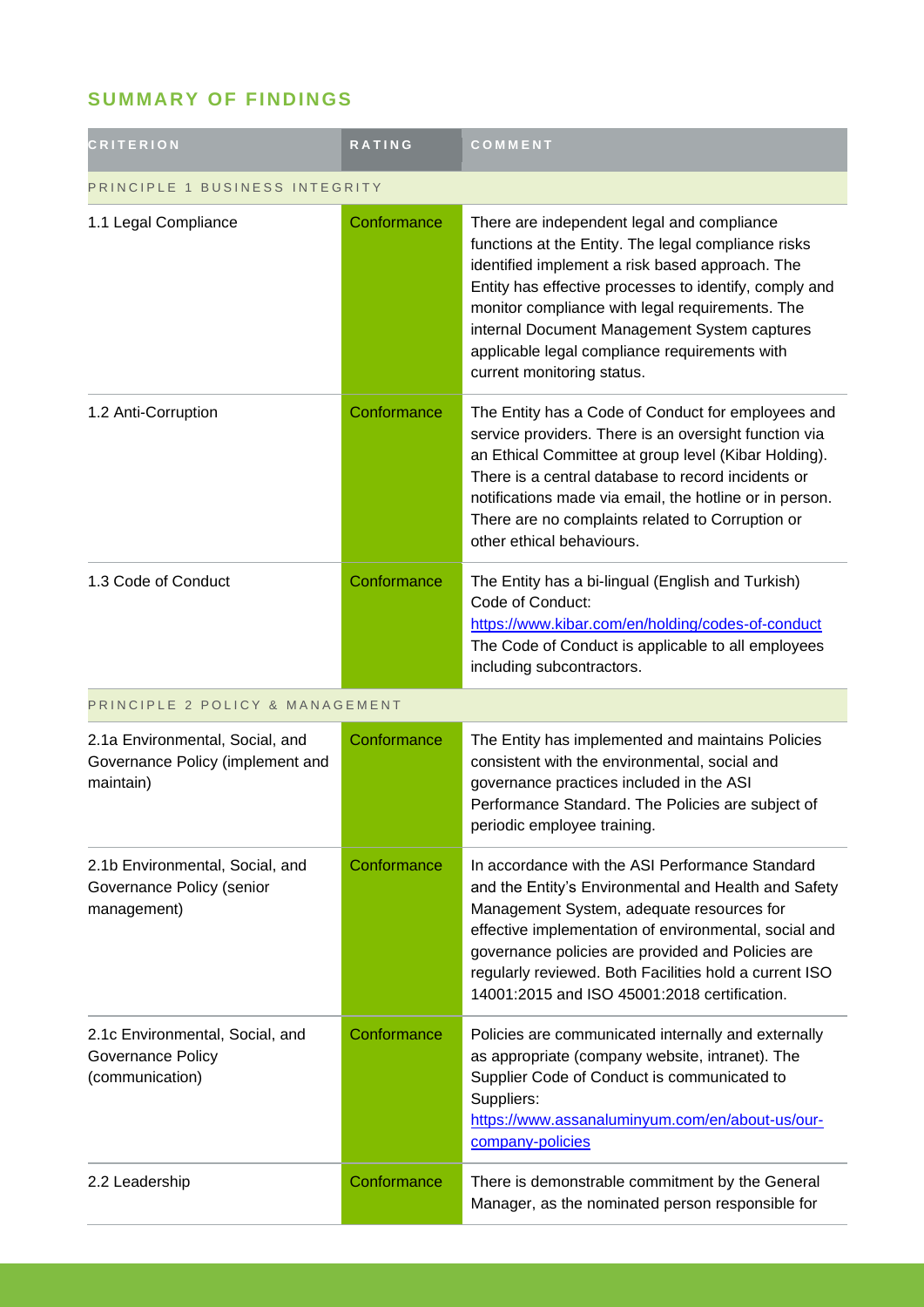| <b>CRITERION</b>                                                              | RATING      | COMMENT                                                                                                                                                                                                                                                                                                                                                                                                                                                                                                                                                                                                                            |
|-------------------------------------------------------------------------------|-------------|------------------------------------------------------------------------------------------------------------------------------------------------------------------------------------------------------------------------------------------------------------------------------------------------------------------------------------------------------------------------------------------------------------------------------------------------------------------------------------------------------------------------------------------------------------------------------------------------------------------------------------|
|                                                                               |             | both Facilities, to implement the ASI Performance<br>Standard.                                                                                                                                                                                                                                                                                                                                                                                                                                                                                                                                                                     |
| 2.3a Environmental and Social<br><b>Management Systems</b><br>(environmental) | Conformance | The Entity has maintained Third Party certification for<br>its Environmental Management System (ISO<br>14001:2015) since 2006, with the latest audit<br>conducted in June 2021.                                                                                                                                                                                                                                                                                                                                                                                                                                                    |
| 2.3b Environmental and Social<br>Management Systems (social)                  | Conformance | The Entity has documented and implemented Social<br>Management System requirements with policies,<br>procedures, implementation records, monitoring<br>records and management review provisions. Periodic<br>management reviews are undertaken and important<br>items are tracked for completion.                                                                                                                                                                                                                                                                                                                                  |
| 2.4 Responsible Sourcing                                                      | Conformance | The Entity implements responsible sourcing, having<br>an established Procurement Code of Conduct:<br>https://www.assanaluminyum.com/en/sustainability/re<br>sponsible-sourcing<br>Commitment on ethical rules and legal obligations,<br>generally in line with ASI requirements, is also<br>declared. The Entity has conducted a risk evaluation<br>of significant parts of its supply chain.                                                                                                                                                                                                                                      |
| 2.5 Impact Assessments                                                        | Conformance | The Entity conducts Impact Assessments arising<br>from investment projects such as capacity expansion<br>and efficiency improvements. Impact Assessments<br>cover potential impact on employee health and<br>safety, communities and the environment,<br>considering the economic analysis, SWOT analysis<br>and risk analysis. The Entity demonstrates good<br>practice by developing annual investment plans at<br>both Facilities. A sustainability-oriented investment<br>program (US\$ 95 million to 2024) includes<br>investment in an air purification system, new casting<br>lines and new energy efficient rolling mills. |
| 2.6 Emergency Response Plan                                                   | Conformance | The Entity has an Emergency Response Plan for<br>both the Tuzla and Dilovasi Facilities. Worker<br>representatives are engaged in the development of<br>site specific Emergency Response Plans.                                                                                                                                                                                                                                                                                                                                                                                                                                    |
| 2.7 Mergers and Acquisitions                                                  | Conformance | The Entity did not undergo or plan a merger or<br>acquisition since joining ASI. However, a Due<br>Diligence process is defined to manage mergers and<br>acquisitions should it become relevant.                                                                                                                                                                                                                                                                                                                                                                                                                                   |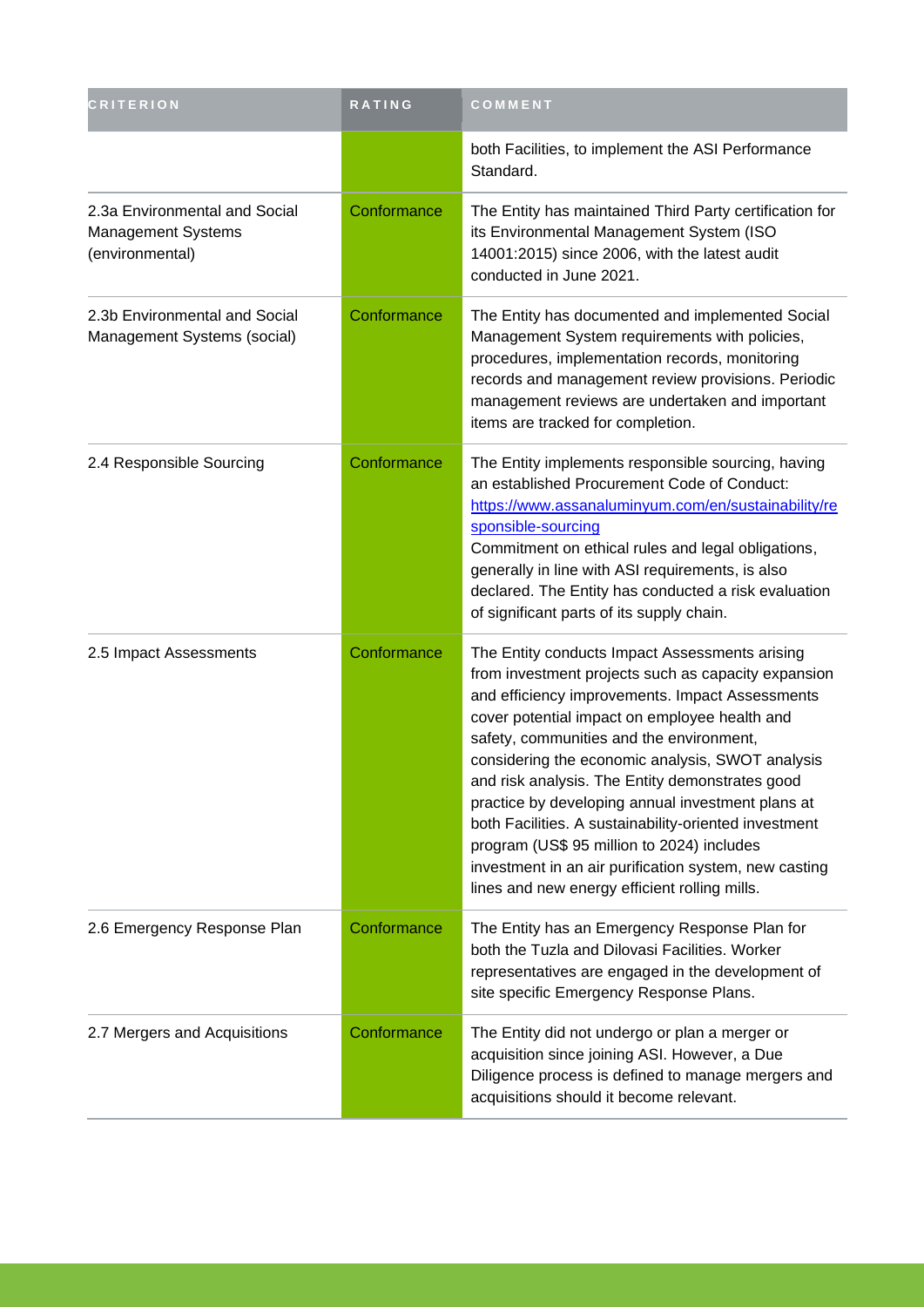| <b>CRITERION</b>                                                          | <b>RATING</b>  | COMMENT                                                                                                                                                                                                                                                                                                                                          |  |
|---------------------------------------------------------------------------|----------------|--------------------------------------------------------------------------------------------------------------------------------------------------------------------------------------------------------------------------------------------------------------------------------------------------------------------------------------------------|--|
| 2.8 Closure, Decommissioning and<br><b>Divestment</b>                     | Conformance    | The Entity did not undergo or plan a closure,<br>decommissioning or divestment since joining ASI.<br>However, a planning process has been defined to<br>manage a closure, decommissioning or divestment<br>should it become relevant.                                                                                                            |  |
| PRINCIPLE 3 TRANSPARENCY                                                  |                |                                                                                                                                                                                                                                                                                                                                                  |  |
| 3.1 Sustainability Reporting                                              | Conformance    | The Entity publishes a Sustainability Report in<br>accordance with GRI (Global Reporting Initiative)<br>Guidelines:<br>https://www.assanaluminyum.com/~/media/files/surd<br>urulebilirlik/2020/assan-aluminyum-2019-<br>surdurulebilirlik-raporu.pdf                                                                                             |  |
| 3.2 Non-compliance and liabilities                                        | Conformance    | There have been no significant fines, judgments,<br>penalties or non-monetary sanctions for any violation<br>of Applicable Law. The Entity discloses this<br>information in its Sustainability Report:<br>https://www.assanaluminyum.com/~/media/files/surd<br>urulebilirlik/2021/12/28/assan-aluminyum-2020-<br>sustainability-report.pdf?la=en |  |
| 3.3a Payments to governments<br>(legal and contractual)                   | Conformance    | The Entity implements policies, systems, procedures<br>and processes that conform to Anti-Corruption<br>requirements related to payments to governments<br>and facilitation of payments. The financial audit report<br>indicates that the Entity did not make government<br>payments other than taxes, fees and social<br>insurance.             |  |
| 3.3b Payments to governments<br>(disclosure - bauxite mining)             | Not Applicable | This Criterion is not applicable to the Entity's<br>Certification Scope.                                                                                                                                                                                                                                                                         |  |
| 3.4 Stakeholder complaints,<br>grievances and requests for<br>information | Conformance    | The Entity has a Complaints Resolution Mechanism<br>in place for handling stakeholder complaints.<br>Stakeholders can lodge complaints via the online<br>communication form available on the website:<br>https://www.assanaluminyum.com/en/contact/contact<br><u>-form</u>                                                                       |  |
| PRINCIPLE 4 MATERIAL STEWARDSHIP                                          |                |                                                                                                                                                                                                                                                                                                                                                  |  |
| 4.1a Environmental Life Cycle<br>Assessment (life cycle impacts)          | Conformance    | The Entity has undertaken Life Cycle Assessment of<br>its major product lines including sheet, foil and<br>coated sheet, in accordance with ISO 14040, ISO<br>14044 and ISO 14025.                                                                                                                                                               |  |
| 4.1b Environmental Life Cycle<br>Assessment (cradle to gate)              | Conformance    | The Entity has undertaken cradle-to-gate Life Cycle<br>Assessment (LCA) of its major product lines. The<br>inventory for the LCA is based on production figures                                                                                                                                                                                  |  |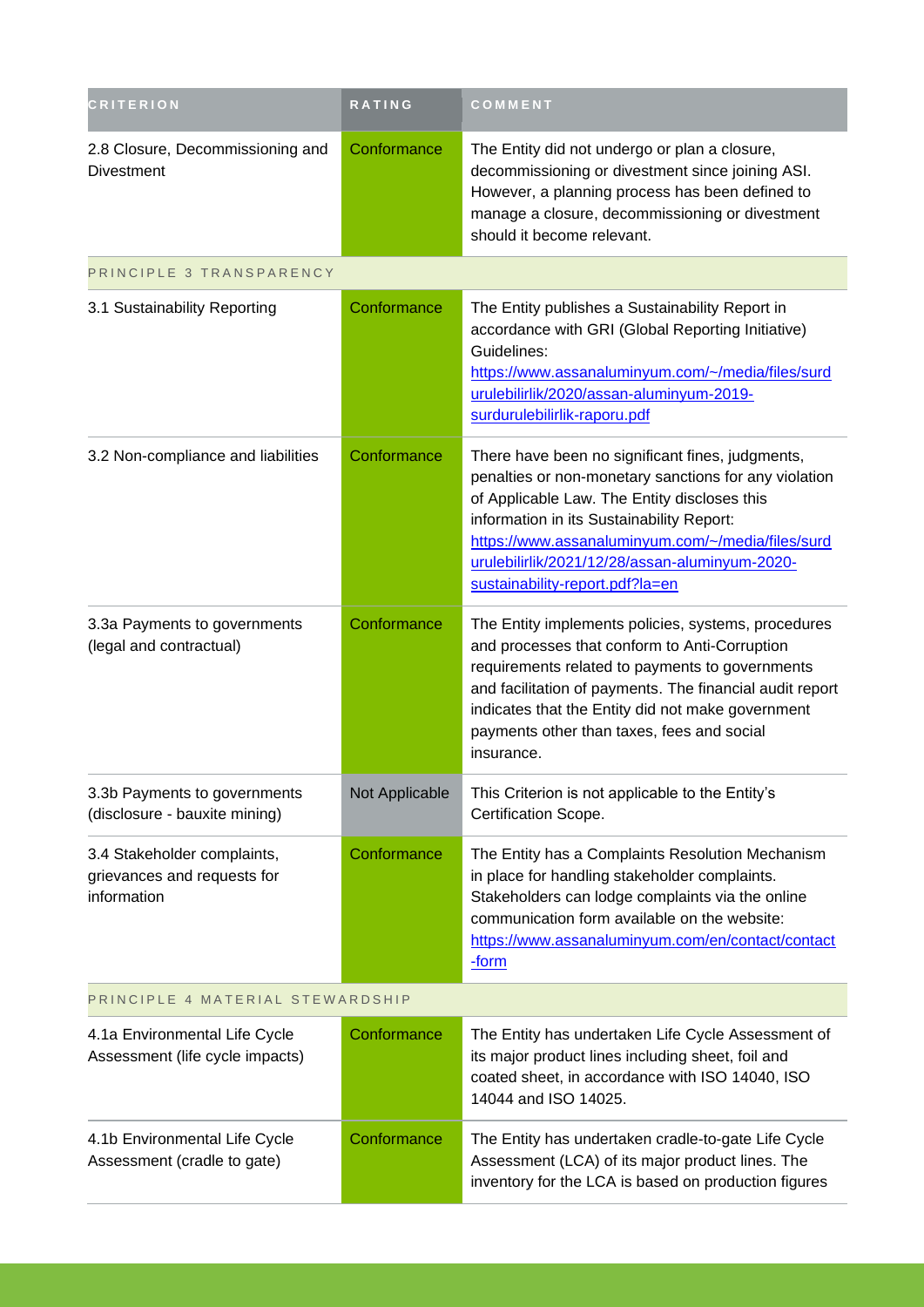| <b>CRITERION</b>                                                            | RATING      | COMMENT                                                                                                                                                                                                                                                                                                                                                                                                                                                                                             |  |
|-----------------------------------------------------------------------------|-------------|-----------------------------------------------------------------------------------------------------------------------------------------------------------------------------------------------------------------------------------------------------------------------------------------------------------------------------------------------------------------------------------------------------------------------------------------------------------------------------------------------------|--|
|                                                                             |             | from both the Tuzla and Dilovasi manufacturing<br>plants.                                                                                                                                                                                                                                                                                                                                                                                                                                           |  |
| 4.1c Environmental Life Cycle<br>Assessment (public<br>communication)       | Conformance | The Entity has made public the Sustainability Report<br>and communicates the results of the Life Cycle<br>Assessment via an Environmental Product<br>Declaration (consistent with EN 15084), available via<br>the links:<br>https://www.assanaluminyum.com/~/media/files/surd<br>urulebilirlik/2021/12/28/assan-aluminyum-2020-<br>sustainability-report.pdf?la=en<br>https://www.assanaluminyum.com/~/media/files/surd<br>urulebilirlik/2020/assan-aluminyum-2019-<br>surdurulebilirlik-raporu.pdf |  |
| 4.2 Product design                                                          | Conformance | The design and development process for products<br>include consideration to enhance sustainability,<br>including life cycle impacts of the end product.<br>Product design for continuous casting experimented<br>with magnesium levels with the end product resulting<br>in a reduction of magnesium content.                                                                                                                                                                                       |  |
| 4.3a Aluminium Process Scrap<br>(targets)                                   | Conformance | The Entity has established targets (Key Performance<br>Indicators) to minimize Aluminium Process Scrap<br>generation through quality improvement and<br>oversight and targets 100% of scrap for collection to<br>be recycled or reused.                                                                                                                                                                                                                                                             |  |
| 4.3b Aluminium Process Scrap<br>(alloy separation)                          | Conformance | Aluminium Process Scrap is collected for recycling<br>with a colour coding system used to separate<br>aluminium alloys and grades.                                                                                                                                                                                                                                                                                                                                                                  |  |
| 4.4a Collection and recycling of<br>products at end-of-life (strategy)      | Conformance | The Entity has developed and implemented a<br>recycling strategy. The input material (internal scrap,<br>external scrap, dross from melting furnace) is<br>processed in a rotary furnace. 100% of process scrap<br>is recycled.                                                                                                                                                                                                                                                                     |  |
| 4.4b Collection and recycling of<br>products at end-of-life<br>(engagement) | Conformance | The Entity closely co-operates with collection and<br>recycling systems to support accurate measurement<br>and efforts to increase recycling rates for their<br>products.                                                                                                                                                                                                                                                                                                                           |  |
| PRINCIPLE 5 GREENHOUSE GAS EMISSIONS                                        |             |                                                                                                                                                                                                                                                                                                                                                                                                                                                                                                     |  |
| 5.1 Disclosure of GHG emissions<br>and energy use                           | Conformance | The Entity discloses its Scope 1 and Scope 2 GHG<br>emissions for both the Tuzla and Dilovasi Facilities in<br>the Sustainability Report, page 79:<br>https://www.assanaluminyum.com/~/media/files/surd<br>urulebilirlik/2021/12/28/assan-aluminyum-2020-<br>sustainability-report.pdf?la=en                                                                                                                                                                                                        |  |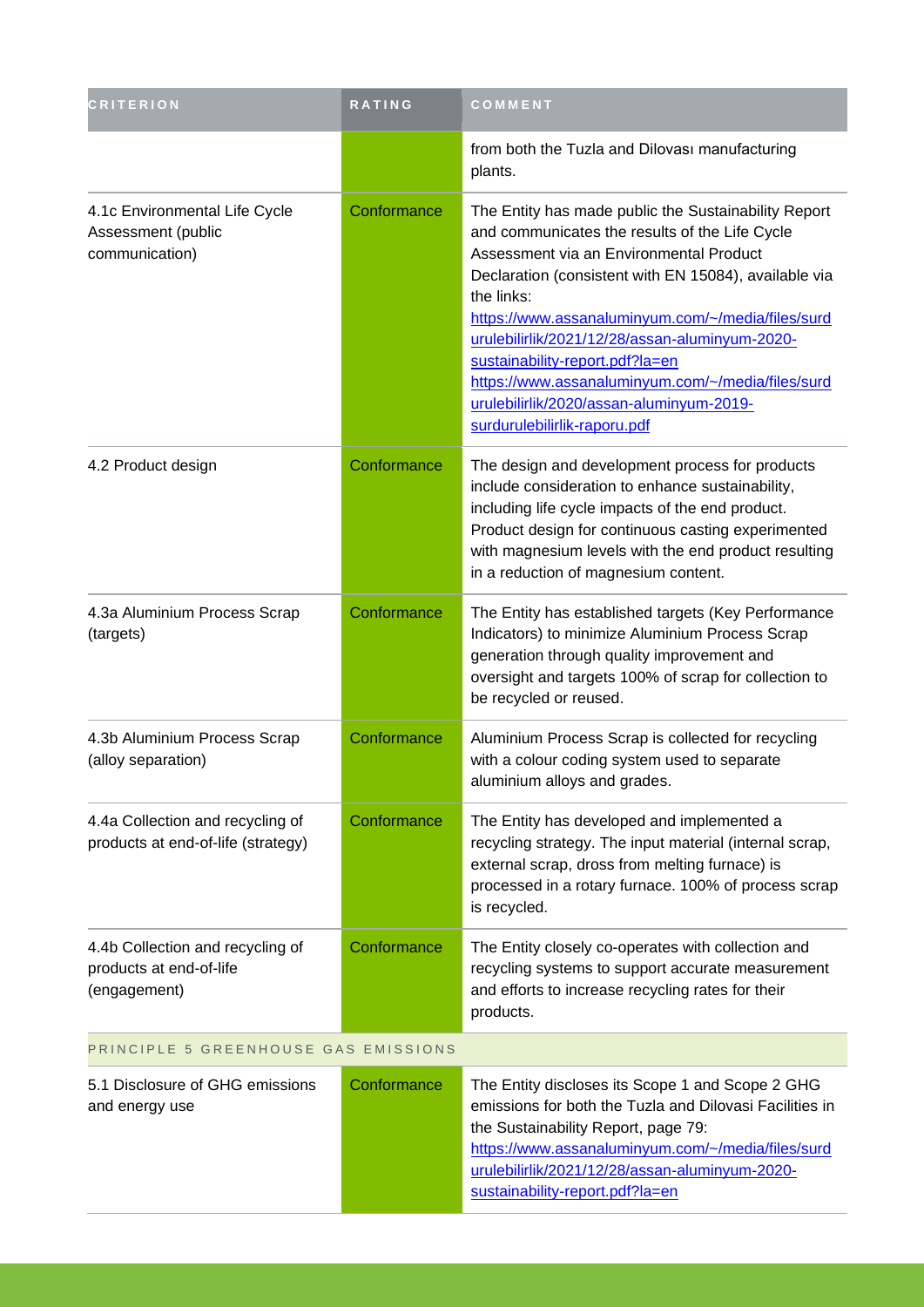| <b>CRITERION</b>                                                        | RATING         | COMMENT                                                                                                                                                                                                                                                                                                                                                                                                                                                                                                                            |  |
|-------------------------------------------------------------------------|----------------|------------------------------------------------------------------------------------------------------------------------------------------------------------------------------------------------------------------------------------------------------------------------------------------------------------------------------------------------------------------------------------------------------------------------------------------------------------------------------------------------------------------------------------|--|
| 5.2 GHG emissions reductions                                            | Conformance    | The Entity has developed a GHG emissions<br>reduction plan to target a reduction in energy<br>intensity by 5% (from $2017 - 2019$ average) by 2025,<br>disclosed in the Sustainability Report:<br>https://www.assanaluminyum.com/~/media/files/surd<br>urulebilirlik/2021/12/28/assan-aluminyum-2020-<br>sustainability-report.pdf?la=en<br>Projects included in the annual investment plans are<br>linked to energy efficiency, energy use and process<br>modernization and will contribute towards the 2025<br>reduction target. |  |
| 5.3a Aluminium Smelting<br>(management system)                          | Not Applicable | This Criterion is not applicable to the Entity's<br>Certification Scope.                                                                                                                                                                                                                                                                                                                                                                                                                                                           |  |
| 5.3b Aluminium Smelting (up to<br>and including 2020)                   | Not Applicable | This Criterion is not applicable to the Entity's<br>Certification Scope.                                                                                                                                                                                                                                                                                                                                                                                                                                                           |  |
| 5.3c Aluminium Smelting (after<br>2020)                                 | Not Applicable | This Criterion is not applicable to the Entity's<br>Certification Scope.                                                                                                                                                                                                                                                                                                                                                                                                                                                           |  |
| PRINCIPLE 6 EMISSIONS, EFFLUENTS AND WASTE                              |                |                                                                                                                                                                                                                                                                                                                                                                                                                                                                                                                                    |  |
| 6.1 Emissions to Air                                                    | Conformance    | The Entity conducts testing and reports Emissions to<br>Air in accordance with government requirements,<br>emissions are within prescribed legal limits.                                                                                                                                                                                                                                                                                                                                                                           |  |
| 6.2 Discharges to Water                                                 | Conformance    | Water balance diagrams for both Facilities indicating<br>intake, usages and discharge have been developed.<br>Water discharge is tested by local authorities on a<br>monthly basis.                                                                                                                                                                                                                                                                                                                                                |  |
| 6.3a Assessment and Management<br>of Spills and Leakage<br>(assessment) | Conformance    | The Entity periodically identifies and evaluates major<br>risk areas of operations where Spills and Leakage<br>may contaminate air, water or soil.                                                                                                                                                                                                                                                                                                                                                                                 |  |
| 6.3b Assessment and Management<br>of Spills and Leakage<br>(management) | Conformance    | The Entity has established management and external<br>communication plans, compliance controls and a<br>monitoring program to prevent and detect Spills and<br>Leakage. Minor Spills are managed as per pre-<br>existing control measures.                                                                                                                                                                                                                                                                                         |  |
| 6.4a Reporting of Spills (immediate<br>disclosure)                      | Conformance    | The Entity has developed a procedure and a<br>management response plan to deal with significant<br>Spills immediately upon occurrence.                                                                                                                                                                                                                                                                                                                                                                                             |  |
| 6.4b Reporting of Spills (regular<br>reporting)                         | Conformance    | The Entity reports on the status of significant Spills in<br>its sustainability and other Government reporting.<br>There were no significant spills, which is disclosed in<br>the Sustainability Report:                                                                                                                                                                                                                                                                                                                           |  |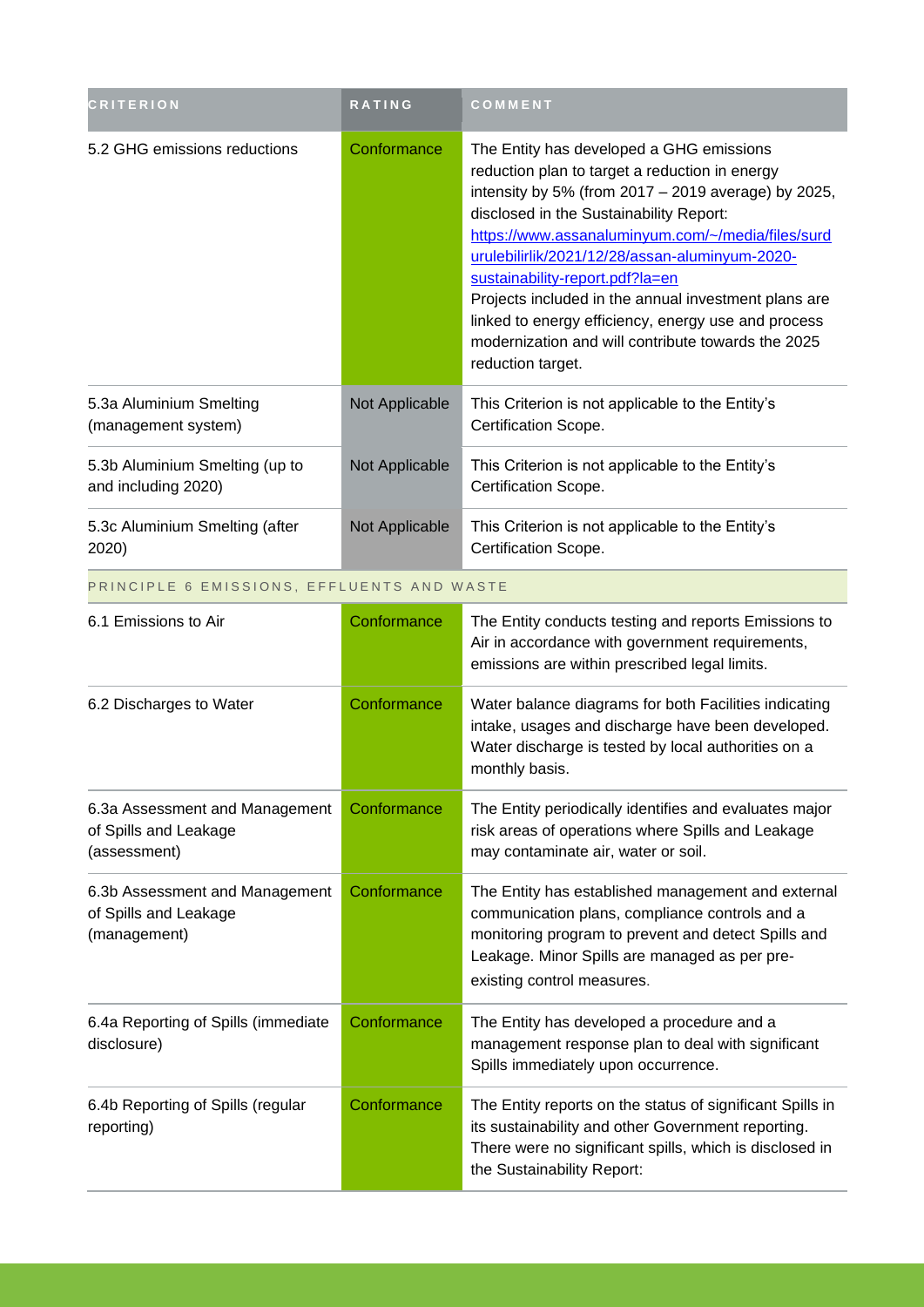| <b>CRITERION</b>                                                 | RATING         | COMMENT                                                                                                                                                                                                                                                                                                                                                                                                                                                                          |
|------------------------------------------------------------------|----------------|----------------------------------------------------------------------------------------------------------------------------------------------------------------------------------------------------------------------------------------------------------------------------------------------------------------------------------------------------------------------------------------------------------------------------------------------------------------------------------|
|                                                                  |                | https://www.assanaluminyum.com/~/media/files/surd<br>urulebilirlik/2021/12/28/assan-aluminyum-2020-<br>sustainability-report.pdf?la=en                                                                                                                                                                                                                                                                                                                                           |
| 6.5a Waste management and<br>reporting (strategy)                | Conformance    | The Entity has developed a waste management<br>strategy in accordance with the Waste Mitigation<br>Hierarchy at both Facilities.                                                                                                                                                                                                                                                                                                                                                 |
| 6.5b Waste management and<br>reporting (disclosure)              | Conformance    | The Entity discloses the quantity of Hazardous and<br>Non-Hazardous Waste generated and its disposal<br>method in a Government portal and also maintains<br>internal monitoring.<br>The Entity discloses the quantity of Hazardous and<br>Non-Hazardous Waste generated and its disposal<br>method in the Sustainability Report, page 67:<br>https://www.assanaluminyum.com/~/media/files/surd<br>urulebilirlik/2021/12/assan-aluminyum-2020-<br>sustainability-report.pdf?la=en |
| 6.6a Bauxite Residue (storage<br>construction)                   | Not Applicable | This Criterion is not applicable to the Entity's<br>Certification Scope.                                                                                                                                                                                                                                                                                                                                                                                                         |
| 6.6b Bauxite Residue (integrity<br>checks and controls)          | Not Applicable | This Criterion is not applicable to the Entity's<br>Certification Scope.                                                                                                                                                                                                                                                                                                                                                                                                         |
| 6.6c Bauxite Residue (water<br>discharge)                        | Not Applicable | This Criterion is not applicable to the Entity's<br>Certification Scope.                                                                                                                                                                                                                                                                                                                                                                                                         |
| 6.6d Bauxite Residue (marine and<br>aquatic environments)        | Not Applicable | This Criterion is not applicable to the Entity's<br>Certification Scope.                                                                                                                                                                                                                                                                                                                                                                                                         |
| 6.6e Bauxite Residue (state of the<br>art technologies)          | Not Applicable | This Criterion is not applicable to the Entity's<br>Certification Scope.                                                                                                                                                                                                                                                                                                                                                                                                         |
| 6.6f Bauxite Residue (remediation)                               | Not Applicable | This Criterion is not applicable to the Entity's<br>Certification Scope.                                                                                                                                                                                                                                                                                                                                                                                                         |
| 6.7a Spent Pot Lining (SPL)<br>(storage and management)          | Not Applicable | This Criterion is not applicable to the Entity's<br>Certification Scope.                                                                                                                                                                                                                                                                                                                                                                                                         |
| 6.7b Spent Pot Lining (SPL)<br>(recovery and recycling)          | Not Applicable | This Criterion is not applicable to the Entity's<br>Certification Scope.                                                                                                                                                                                                                                                                                                                                                                                                         |
| 6.7c Spent Pot Lining (SPL)<br>(Untreated SPL)                   | Not Applicable | This Criterion is not applicable to the Entity's<br>Certification Scope.                                                                                                                                                                                                                                                                                                                                                                                                         |
| 6.7d Spent Pot Lining (SPL)<br>(review of alternatives)          | Not Applicable | This Criterion is not applicable to the Entity's<br>Certification Scope.                                                                                                                                                                                                                                                                                                                                                                                                         |
| 6.7e Spent Pot Lining (SPL)<br>(marine and aquatic environments) | Not Applicable | This Criterion is not applicable to the Entity's<br>Certification Scope.                                                                                                                                                                                                                                                                                                                                                                                                         |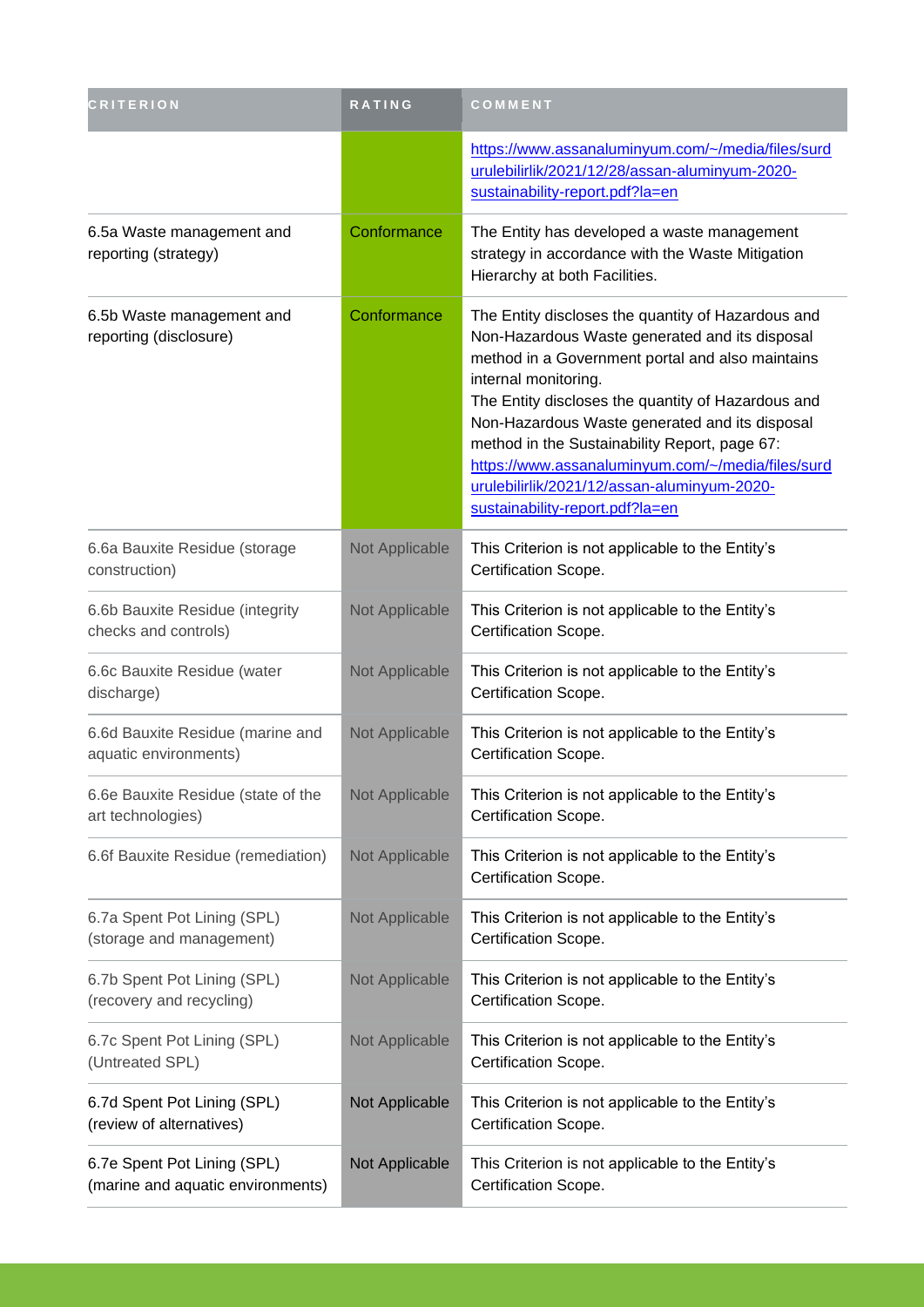| <b>CRITERION</b>                            | <b>RATING</b> | COMMENT                                                                                                                                                                                                                                                                                                                                                                                                         |  |
|---------------------------------------------|---------------|-----------------------------------------------------------------------------------------------------------------------------------------------------------------------------------------------------------------------------------------------------------------------------------------------------------------------------------------------------------------------------------------------------------------|--|
| 6.8a Dross (recovery)                       | Conformance   | The Entity maximizes the recovery of Aluminium by<br>treatment of Dross and Dross residues. Records are<br>up to date and in conformance with the ASI<br>Performance Standard.                                                                                                                                                                                                                                  |  |
| 6.8b Dross (recycling)                      | Conformance   | The records relating to Dross are up to date and in<br>conformance with the ASI Performance Standard.<br>Dross generated at Tuzla is transported to Dilovasi<br>for Aluminium recovery.                                                                                                                                                                                                                         |  |
| 6.8c Dross (review of alternatives)         | Conformance   | The records relating to Dross are up to date and in<br>conformance with the ASI Performance Standard.<br>Dross is not sent to landfill.                                                                                                                                                                                                                                                                         |  |
| PRINCIPLE 7 WATER STEWARDSHIP               |               |                                                                                                                                                                                                                                                                                                                                                                                                                 |  |
| 7.1a Water assessment (mapping)             | Conformance   | The Entity has developed water mapping for both the<br>Tuzla and Dilovasi Facilities, identifying water<br>withdrawal by source, use and disposal.                                                                                                                                                                                                                                                              |  |
| 7.1b Water assessment (risk<br>assessment)  | Conformance   | The Entity has assessed water-related risks in its<br>Area of Influence from business, legal and<br>environmental perspectives as part of the<br>Environmental Management System.                                                                                                                                                                                                                               |  |
| 7.2a Water management<br>(management plans) | Conformance   | The Entity has developed water management plans<br>for the Tuzla and Dilovasi Facilities. In 2021, water<br>improvement projects implemented have resulted in<br>improved water efficiency. Records relating to water<br>management are up to date and in conformance with<br>the ASI Performance Standard.                                                                                                     |  |
| 7.2b Water management<br>(monitoring)       | Conformance   | Metering/flow stations are in working condition. The<br>records relating to water management are up to date<br>and in conformance with the ASI Performance<br>Standard. The Entity's water-related performance is<br>disclosed in the Sustainability Report, page 64:<br>https://www.assanaluminyum.com/~/media/files/surd<br>urulebilirlik/2021/12/28/assan-aluminyum-2020-<br>sustainability-report.pdf?la=en |  |
| 7.3 Disclosure of water usage and<br>risks  | Conformance   | The Entity reports on water withdrawal and use in the<br>Sustainability Report, pages 64 and 79:<br>https://www.assanaluminyum.com/~/media/files/surd<br>urulebilirlik/2021/12/28/assan-aluminyum-2020-<br>sustainability-report.pdf?la=en                                                                                                                                                                      |  |
| PRINCIPLE 8 BIODIVERSITY                    |               |                                                                                                                                                                                                                                                                                                                                                                                                                 |  |
| 8.1 Biodiversity assessment                 | Conformance   | The Entity has systematically assessed the risks and<br>materiality of the impacts on biodiversity from the<br>land use and activities in the Entity's Area of                                                                                                                                                                                                                                                  |  |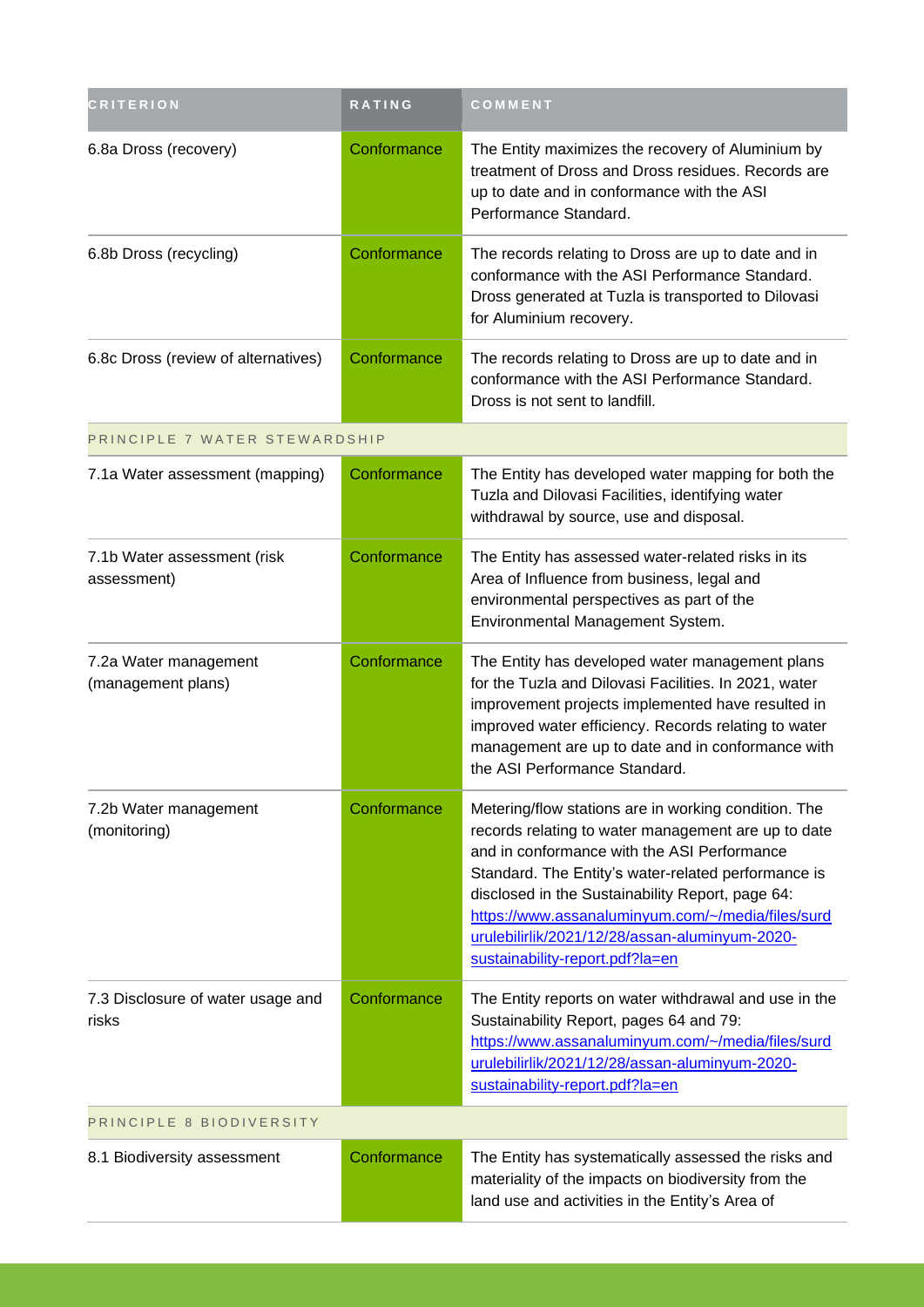| <b>CRITERION</b>                                                                          | <b>RATING</b>  | COMMENT                                                                                                                                                                                                                                                                                                                                |
|-------------------------------------------------------------------------------------------|----------------|----------------------------------------------------------------------------------------------------------------------------------------------------------------------------------------------------------------------------------------------------------------------------------------------------------------------------------------|
|                                                                                           |                | Influence. A documented biodiversity assessment<br>report has been prepared.                                                                                                                                                                                                                                                           |
| 8.2a Biodiversity management<br>(biodiversity action plans)                               | Conformance    | Based on the biodiversity assessment, it has been<br>determined that the Entity does not need to<br>implement a biodiversity action plan. There will be<br>periodic reviews of the assessment.                                                                                                                                         |
| 8.2b Biodiversity management<br>(consultation and mitigation<br>hierarchy)                | Conformance    | The Entity used external agency expertise to hold a<br>stakeholder consultative process related to the<br>biodiversity assessment.                                                                                                                                                                                                     |
| 8.2c Biodiversity management<br>(reporting)                                               | Conformance    | The Entity has disclosed its impact and mitigation<br>measures in the Sustainability Report, page 60:<br>https://www.assanaluminyum.com/~/media/files/surd<br>urulebilirlik/2021/12/28/assan-aluminyum-2020-<br>sustainability-report.pdf?la=en                                                                                        |
| 8.3 Alien Species                                                                         | Conformance    | The Entity has processes in place, such as purchase<br>of heat treated pallets, to prevent the introduction of<br>Alien Species.                                                                                                                                                                                                       |
| 8.4a Commitment to "No Go" in<br>World Heritage properties<br>(exploration and new mines) | Not Applicable | This Criterion is not applicable to the Entity's<br>Certification Scope.                                                                                                                                                                                                                                                               |
| 8.4b Commitment to "No Go" in<br>World Heritage properties (existing<br>mines)            | Not Applicable | This Criterion is not applicable to the Entity's<br>Certification Scope.                                                                                                                                                                                                                                                               |
| 8.5a Mine rehabilitation (best<br>available techniques)                                   | Not Applicable | This Criterion is not applicable to the Entity's<br>Certification Scope.                                                                                                                                                                                                                                                               |
| 8.5b Mine rehabilitation (financial<br>provisions)                                        | Not Applicable | This Criterion is not applicable to the Entity's<br>Certification Scope.                                                                                                                                                                                                                                                               |
| PRINCIPLE 9 HUMAN RIGHTS                                                                  |                |                                                                                                                                                                                                                                                                                                                                        |
| 9.1a Human Rights Due Diligence<br>(policy)                                               | Conformance    | The Entity has established a Human Resources<br>Policy which includes a commitment to respect<br>Human Rights and carry out Due Diligence:<br>https://www.assanaluminyum.com/en/~/media/files/p<br>olitikalarimiz/2020/12/08/human-resources-policy.pdf                                                                                |
| 9.1b Human Rights Due Diligence<br>(process)                                              | Conformance    | The Entity has conducted a Human Rights Due<br>Diligence and risk assessment as part of the overall<br>business risk process. There is a corporate risk<br>register covering human rights risk, boundary and<br>mitigation measures. The security activities are<br>outsourced. There are no Syrian refugees working in<br>the Entity. |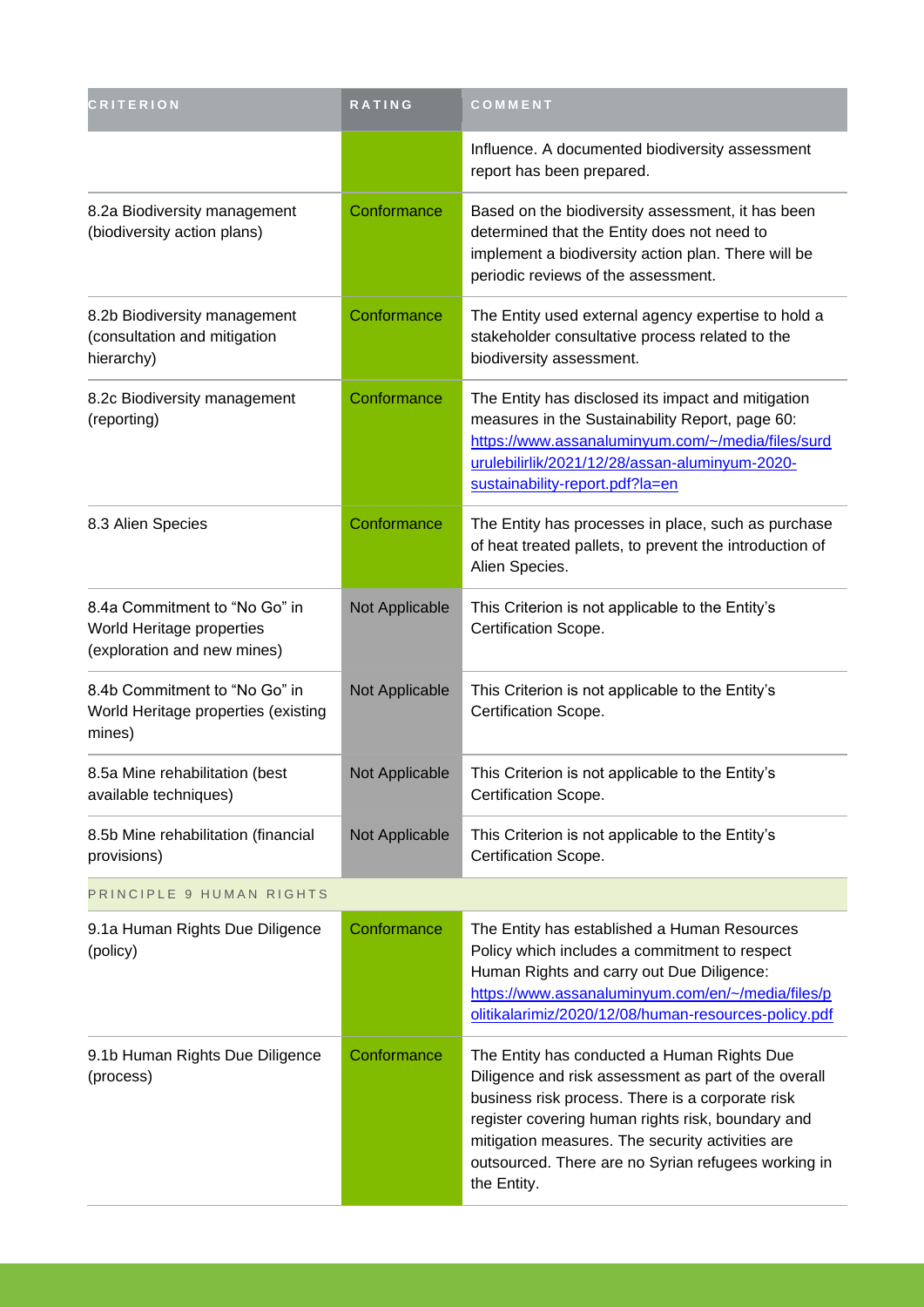| <b>CRITERION</b>                                 | RATING         | COMMENT                                                                                                                                                                                                                                                                                                                                                                                                                                                  |
|--------------------------------------------------|----------------|----------------------------------------------------------------------------------------------------------------------------------------------------------------------------------------------------------------------------------------------------------------------------------------------------------------------------------------------------------------------------------------------------------------------------------------------------------|
| 9.1c Human Rights Due Diligence<br>(remediation) | Conformance    | The Entity has identified and implemented<br>remediation measures for potential Human Rights<br>risks. The risk register has been updated to cover<br>security services and logistics. A Communication on<br>Progress is submitted by the Entity's holding<br>company (Kibar Holding) to the United Nations<br>Global Compact confirming human rights policies and<br>outcomes as well as alignment with the UN SDGs<br>(Sustainable Development Goals). |
| 9.2 Women's Rights                               | Conformance    | Policies covering women's rights are established in<br>accordance with Turkey and ILO convention. Kibar<br>Holding, the Entity's parent company, is working on a<br>project to further promote women hiring and<br>empowerment, including at the Entity.                                                                                                                                                                                                 |
| 9.3 Indigenous Peoples                           | Not Applicable | There is no presence of Indigenous Peoples or their<br>lands, territories and resources in the Entity's<br>business activities or plant area.                                                                                                                                                                                                                                                                                                            |
| 9.4 Free, Prior, and Informed<br>Consent (FPIC)  | Not Applicable | There is no presence of Indigenous Peoples or their<br>lands, territories and resources in the Entity's<br>business activities and plant area.                                                                                                                                                                                                                                                                                                           |
| 9.5 Cultural and sacred heritage                 | Not Applicable | The Entity's business activities and plant area are not<br>located in Indigenous Peoples sacred or cultural<br>heritage sites.                                                                                                                                                                                                                                                                                                                           |
| 9.6a Resettlements (avoid or<br>minimise)        | Not Applicable | There are no Indigenous Peoples involved and<br>thereby no physical and/or economic displacement<br>during the Entity's establishment or its business<br>activities.                                                                                                                                                                                                                                                                                     |
| 9.6b Resettlements (where<br>unavoidable)        | Not Applicable | There are no Indigenous Peoples involved and<br>thereby no Resettlement during the Entity's<br>establishment or its business activities.                                                                                                                                                                                                                                                                                                                 |
| 9.7a Local Communities (rights and<br>interests) | Conformance    | The Entity identifies and engages with Local<br>Communities and respects their legal rights. Records<br>relating to Local Communities are up to date and in<br>conformance with the ASI Performance Standard.<br>Community representatives interviewed shared the<br>positive contribution of the Entity in overall<br>community development through employment<br>generation, support health and education and<br>economic growth of the area.          |
| 9.7b Local Communities (impacts)                 | Conformance    | The Entity identifies the impact of its business<br>activities, such as emissions, on Local Communities<br>as part of the corporate risk assessment processes.<br>Local Community representatives are engaged to                                                                                                                                                                                                                                         |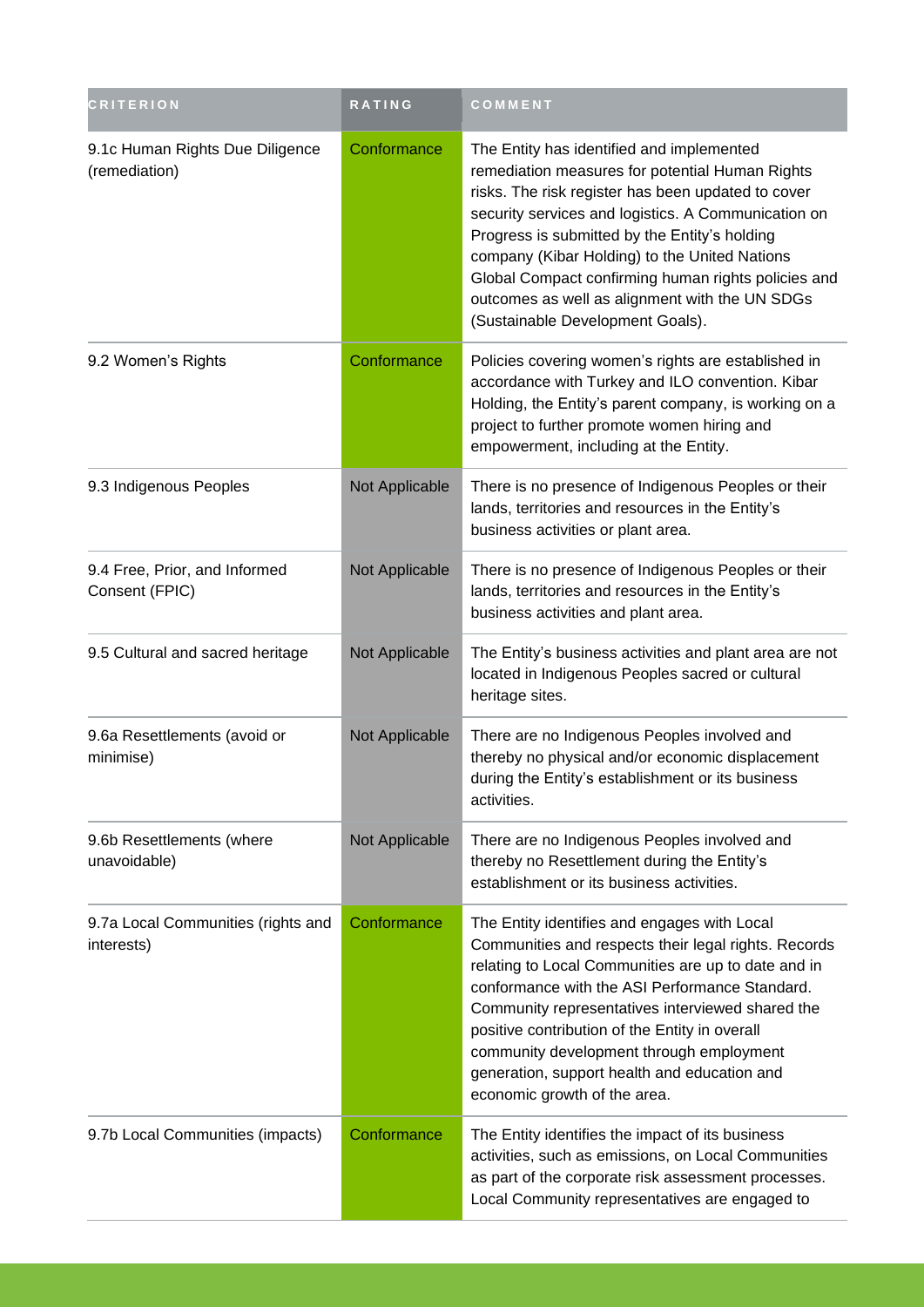| <b>CRITERION</b>                                                                                      | <b>RATING</b>  | COMMENT                                                                                                                                                                                                                                                                                                                                                                                                                                                                                                                                                                    |
|-------------------------------------------------------------------------------------------------------|----------------|----------------------------------------------------------------------------------------------------------------------------------------------------------------------------------------------------------------------------------------------------------------------------------------------------------------------------------------------------------------------------------------------------------------------------------------------------------------------------------------------------------------------------------------------------------------------------|
|                                                                                                       |                | understand and address any issues or concerns.<br>Records relating to Local Communities are up to date<br>and in conformance with the ASI Performance<br>Standard.<br>Programs that support the community include<br>supporting student and young artists, a plantation<br>drive with a university, offsetting against wooden<br>pallets and Kibar volunteer projects, and are<br>communicated on via the Sustainability Report:<br>https://www.assanaluminyum.com/~/media/files/surd<br>urulebilirlik/2021/12/28/assan-aluminyum-2020-<br>sustainability-report.pdf?la=en |
| 9.7c Local Communities<br>(livelihoods)                                                               | Conformance    | The Entity supports Local Communities through<br>offering job opportunities and other livelihood<br>activities. The majority of the workforce are part of<br>the Local Communities. Records relating to Local<br>Communities are up to date and in conformance with<br>the ASI Performance Standard.                                                                                                                                                                                                                                                                       |
| 9.8 Conflict-Affected and High-Risk<br>Areas                                                          | Not Applicable | The Entity's Facilities are not located in Conflict-<br>Affected and High-Risk Areas.                                                                                                                                                                                                                                                                                                                                                                                                                                                                                      |
| 9.9 Security practice                                                                                 | Conformance    | The Entity has carried out Human Rights risk<br>assessment and Due Diligence processes to cover<br>security practices. Written contracts with security<br>agencies (ISS for Tuzla plant) are in accordance with<br>local laws and training for security personnel is<br>provided. Records relating to security practices are<br>up to date and in conformance with the ASI<br>Performance Standard.                                                                                                                                                                        |
| PRINCIPLE 10 LABOUR RIGHTS                                                                            |                |                                                                                                                                                                                                                                                                                                                                                                                                                                                                                                                                                                            |
| 10.1a Freedom of Association and<br><b>Right to Collective Bargaining</b><br>(freedom of association) | Conformance    | The Entity establishes the Freedom of Association<br>and Right to Collective Bargaining in its Human<br>Resources Policy:<br>https://www.assanaluminyum.com/en/~/media/files/p<br>olitikalarimiz/2020/12/08/human-resources-policy.pdf<br>In February 2020, the Entity received a 'Great Place<br>To Work' certification, the first within the Kibar<br>Holding group and first in the metal sector in Turkey.<br>Records relating to freedom of association and<br>collective bargaining are up to date and in<br>conformance with the ASI Performance Standard.          |
| 10.1b Freedom of Association and<br><b>Right to Collective Bargaining</b><br>(collective bargaining)  | Conformance    | The Entity respects the right of Collective Bargaining<br>and has made commitment in its Human Resources<br>Policy:<br>https://www.assanaluminyum.com/en/~/media/files/p<br>olitikalarimiz/2020/12/08/human-resources-policy.pdf                                                                                                                                                                                                                                                                                                                                           |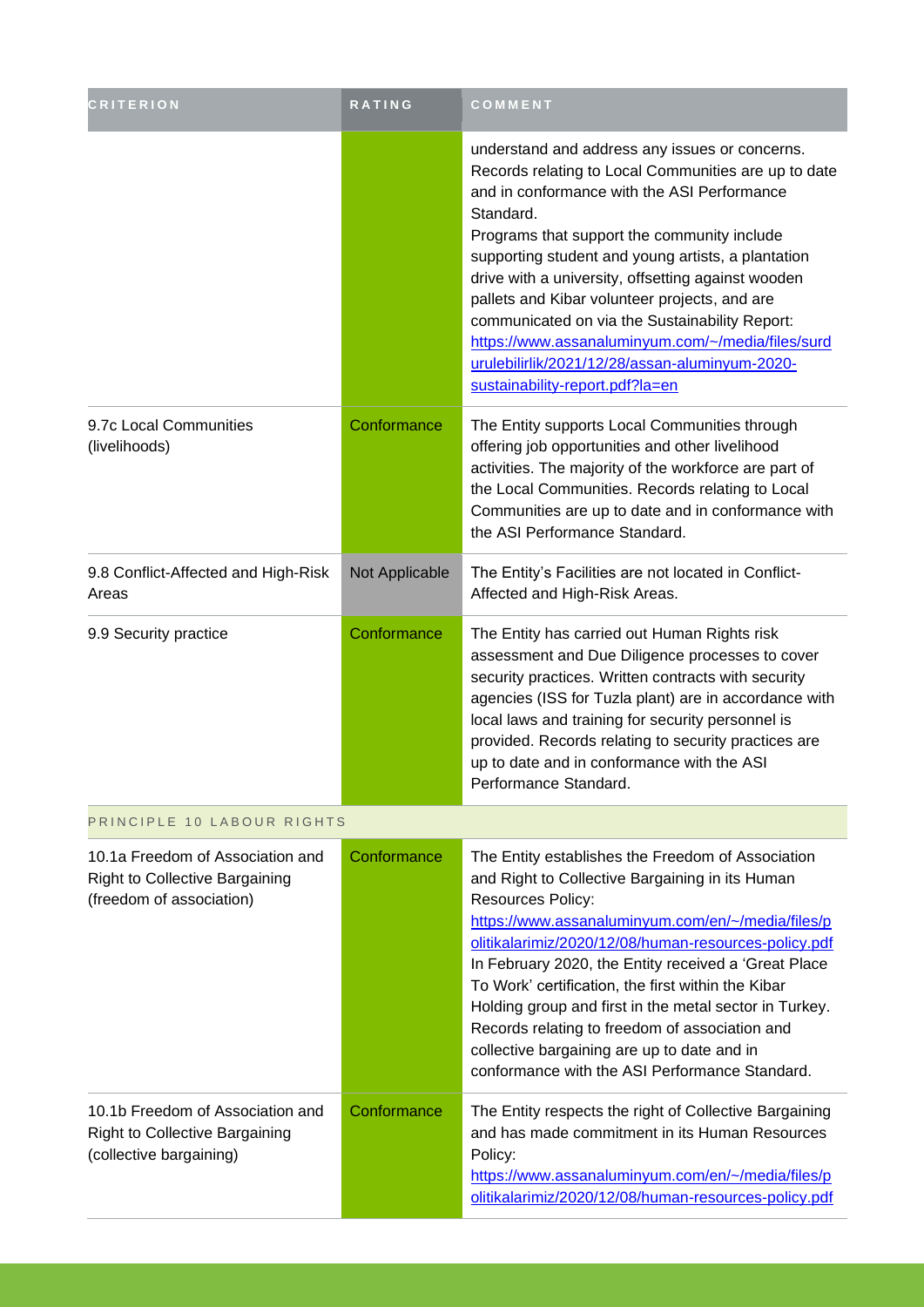| <b>CRITERION</b>                                                                                 | <b>RATING</b>  | COMMENT                                                                                                                                                                                                                                                                                                                                                                                                                                                                                                                                                       |
|--------------------------------------------------------------------------------------------------|----------------|---------------------------------------------------------------------------------------------------------------------------------------------------------------------------------------------------------------------------------------------------------------------------------------------------------------------------------------------------------------------------------------------------------------------------------------------------------------------------------------------------------------------------------------------------------------|
|                                                                                                  |                | The Workers' representative elections are conducted<br>in a democratic manner. The Entity implements the<br>Collective Bargaining Agreement agreed between the<br>sectoral trade unions and the association of sectoral<br>companies (MESS).<br>Records relating to Freedom of Association and<br>Collective Bargaining are up to date and in<br>conformance with the ASI Performance Standard.                                                                                                                                                               |
| 10.1c Freedom of Association and<br><b>Right to Collective Bargaining</b><br>(alternative means) | Not Applicable | Turkish Law does not restrict the right to Freedom of<br>Association and Collective Bargaining.                                                                                                                                                                                                                                                                                                                                                                                                                                                               |
| 10.2a Child Labour (minimum age)                                                                 | Conformance    | The Entity outlines in its Human Resources Policy<br>the minimum age of 18 years for Workers and<br>Subcontractors:<br>https://www.assanaluminyum.com/en/~/media/files/p<br>olitikalarimiz/2020/12/08/human-resources-policy.pdf<br>Records relating to Child Labour are up to date and<br>in conformance with the ASI Performance Standard.<br>Workers interviewed confirm there are no child<br>Workers.                                                                                                                                                    |
| 10.2b Child Labour (hazardous)                                                                   | Conformance    | The Entity does not support nor involve any child or<br>young Workers below 18 years of age in any<br>hazardous process.<br>Records relating to Child Labour are up to date and<br>in conformance with the ASI Performance Standard.<br>Workers interviewed confirm there are no child<br>Workers.                                                                                                                                                                                                                                                            |
| 10.2c Child Labour (worst forms)                                                                 | Conformance    | The Entity does not engage in or support Worst<br>Forms of Child Labour:<br>https://www.assanaluminyum.com/en/~/media/files/p<br>olitikalarimiz/2020/12/08/human-resources-policy.pdf<br>Records relating to Child Labour are up to date and<br>in conformance with the ASI Performance Standard.<br>Workers interviewed confirm there are no child<br>Workers.                                                                                                                                                                                               |
| 10.3a Forced Labour (human<br>trafficking)                                                       | Conformance    | The Entity does not engage in nor support the use of<br>Forced Labour as defined in ILO Conventions C29,<br>along with Protocol P29 (2014) to this Convention,<br>and C105. The Human Resources Policy outlines this<br>commitment and also applies to subcontractors:<br>https://www.assanaluminyum.com/en/~/media/files/p<br>olitikalarimiz/2020/12/08/human-resources-policy.pdf<br>Records relating to Forced Labour are up to date and<br>in conformance with the ASI Performance Standard.<br>Workers interviewed confirm there is no Forced<br>Labour. |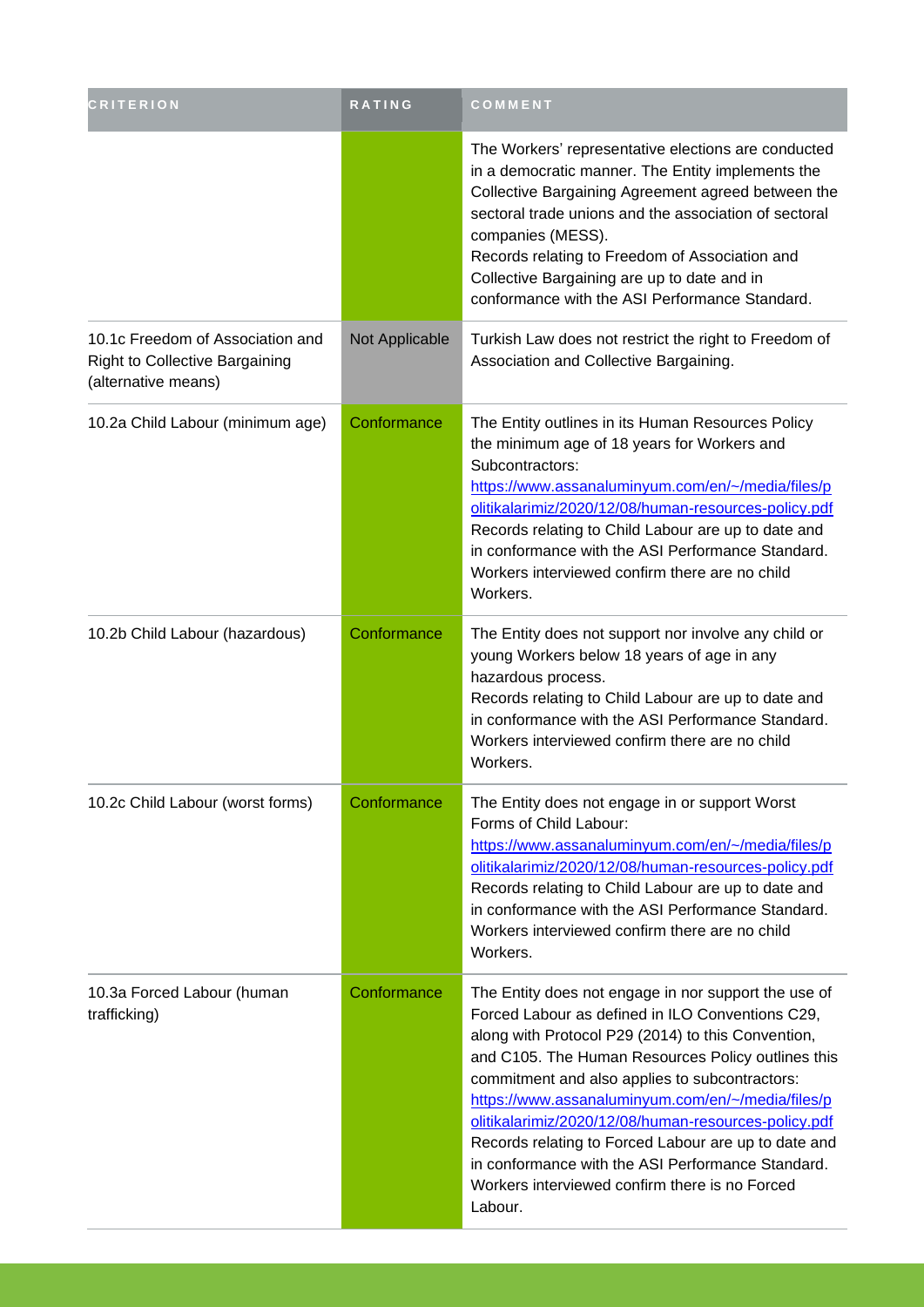| <b>CRITERION</b>                                                                | <b>RATING</b> | COMMENT                                                                                                                                                                                                                                                                                                                                                                                    |
|---------------------------------------------------------------------------------|---------------|--------------------------------------------------------------------------------------------------------------------------------------------------------------------------------------------------------------------------------------------------------------------------------------------------------------------------------------------------------------------------------------------|
| 10.3b Forced Labour (deposits,<br>fees, advances)                               | Conformance   | The Entity does not engage in nor support the use of<br>Forced Labour as defined in ILO Conventions C29,<br>along with Protocol P29 (2014) to this Convention,<br>and C105. Records relating to Forced Labour are up<br>to date and in conformance with the ASI<br>Performance Standard. Workers interviewed confirm<br>there is no Forced Labour.                                         |
| 10.3c Forced Labour (migrant<br>workers)                                        | Conformance   | The Entity does not engage or use Migrant Workers<br>and does not require any deposit or security<br>payments. Records relating to Forced Labour are up<br>to date and in conformance with the ASI<br>Performance Standard. Workers interviewed confirm<br>there is no Forced Labour.                                                                                                      |
| 10.3d Forced Labour (debt<br>bondage)                                           | Conformance   | The Entity does not hold Workers in debt bondage or<br>force them to work in order to pay off a debt as<br>verified during review of employees file, interviews<br>and discussions with management. Records relating<br>to Forced Labour are up to date and in conformance<br>with the ASI Performance Standard. Workers<br>interviewed confirm there is no Forced Labour.                 |
| 10.3e Forced Labour (freedom of<br>movement)                                    | Conformance   | The Entity allows Workers free movement within<br>plant area. Records relating to Forced Labour are up<br>to date and in conformance with the ASI<br>Performance Standard. Workers interviewed confirm<br>there is no Forced Labour.                                                                                                                                                       |
| 10.3f Forced Labour (retention of<br>identity papers, permits,<br>certificates) | Conformance   | The Entity does not collect and retain original copies<br>of Workers' identity papers, educational certificates,<br>work permits or training certificates. Records relating<br>to Forced Labour are up to date and in conformance<br>with the ASI Performance Standard. Workers<br>interviewed confirm there is no Forced Labour.                                                          |
| 10.3g Forced Labour (freedom to<br>terminate employment)                        | Conformance   | The Entity gives Workers freedom to terminate their<br>employment at any time without penalty, given<br>advance notice as per employment contract<br>conditions mutually agreed. Records relating to<br>Forced Labour are up to date and in conformance<br>with the ASI Performance Standard. Workers<br>interviewed confirm there is no Forced Labour.                                    |
| 10.4 Non-Discrimination                                                         | Conformance   | The Entity documents its policy on non-discrimination<br>as part of Human Resources Policy, providing equal<br>opportunities and not engaging in discrimination in<br>hiring, salary, promotion, training and advancement<br>opportunities or termination of any Worker on the<br>basis of gender, race, national or social origin,<br>religion, disability, political affiliation, sexual |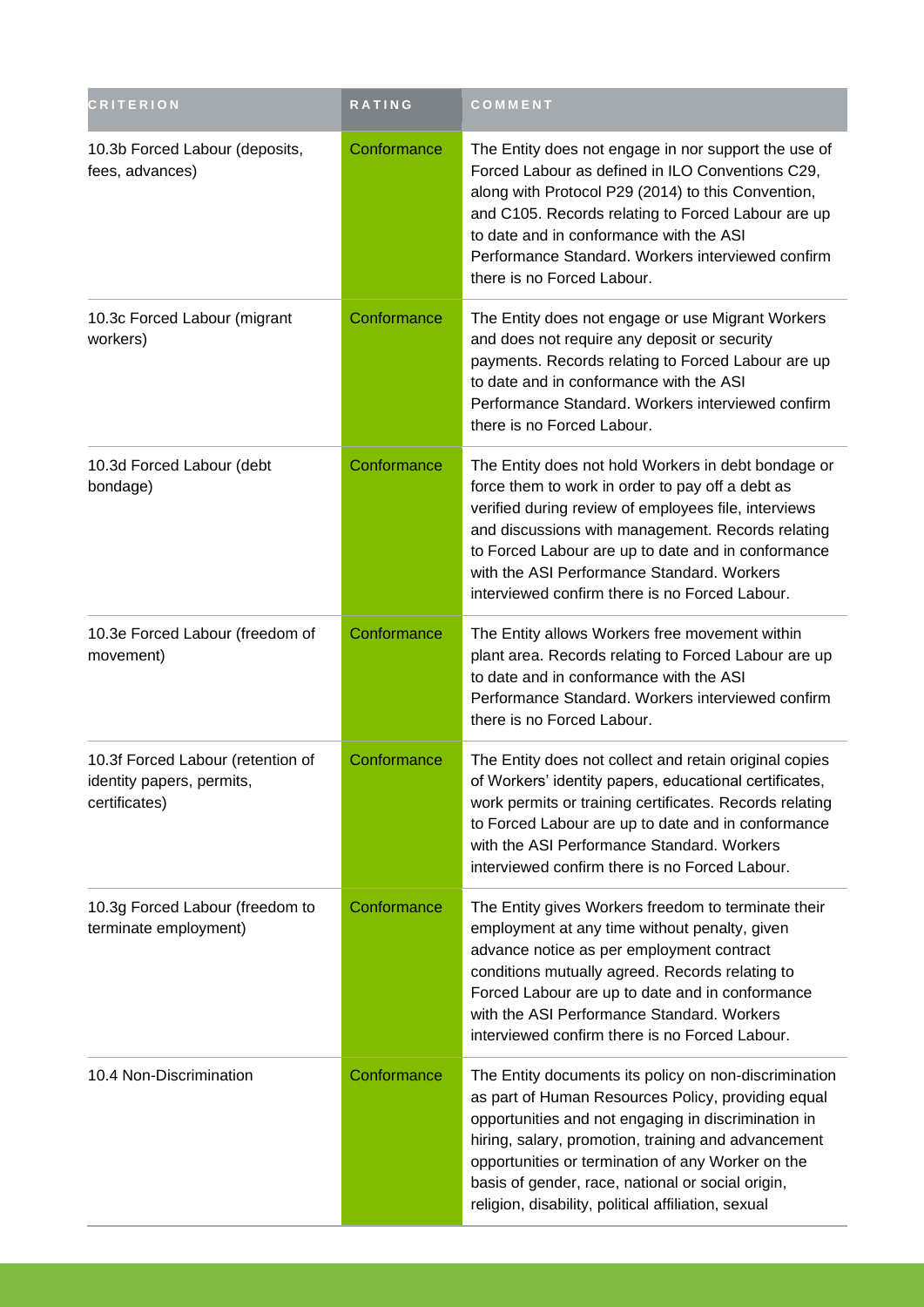| <b>CRITERION</b>                                               | <b>RATING</b> | COMMENT                                                                                                                                                                                                                                                                                                                                                                                                          |
|----------------------------------------------------------------|---------------|------------------------------------------------------------------------------------------------------------------------------------------------------------------------------------------------------------------------------------------------------------------------------------------------------------------------------------------------------------------------------------------------------------------|
|                                                                |               | orientation, marital status, family responsibilities, age,<br>or any other condition that could give rise to<br>discrimination, in line with ILO Conventions C100 and<br>C111:<br>https://www.assanaluminyum.com/en/~/media/files/p<br>olitikalarimiz/2020/12/08/human-resources-policy.pdf<br>Records relating to Non-Discrimination are up to date<br>and in conformance with the ASI Performance<br>Standard. |
| 10.5 Communication and<br>engagement                           | Conformance   | The procedure for internal communication is<br>described in detail in the Communication Policy. The<br>Entity conducts surveys amongst the employees and<br>directly engages with Workers and their<br>representative via monthly meetings. Records<br>relating to communication and engagement are up to<br>date and in conformance with the ASI Performance<br>Standard.                                       |
| 10.6 Disciplinary practices                                    | Conformance   | The Entity has established a disciplinary procedure,<br>and disciplinary practices are reflected under the<br>employment policy and in line with local laws.<br>Deductions from wages associated with disciplinary<br>action are not made. Records relating to disciplinary<br>practices are up to date and in conformance with the<br>ASI Performance Standard.                                                 |
| 10.7a Remuneration (living wage)                               | Conformance   | The Entity has established a Remuneration and<br>Wages Policy and wages are paid above the living<br>wage, as calculated by the Entity. Records relating to<br>remuneration are up to date and in conformance with<br>the ASI Performance Standard.                                                                                                                                                              |
| 10.7b Remuneration (method of<br>payment)                      | Conformance   | Records relating to remuneration are up to date and<br>in conformance with the ASI Performance Standard.<br>Remuneration is paid via bank transfer.                                                                                                                                                                                                                                                              |
| 10.8 Working Time                                              | Conformance   | Working Time records are recorded by the Entity<br>through magnetic card readers, with working hours in<br>compliance with local laws. Records relating to<br>Working Time are up to date and in conformance<br>with the ASI Performance Standard.                                                                                                                                                               |
| PRINCIPLE 11 OCCUPATIONAL HEALTH AND SAFETY                    |               |                                                                                                                                                                                                                                                                                                                                                                                                                  |
| 11.1a Occupational Health and<br>Safety (OH&S) Policy (policy) | Conformance   | The Entity has developed and implements an<br>Occupational Health and Safety Policy, signed by the<br>General Manager and last updated in June 2020:                                                                                                                                                                                                                                                             |

[https://www.assanaluminyum.com/en/sustainability/lif](https://www.assanaluminyum.com/en/sustainability/life-safety-and-environment/occupational-health-safety-and-environment-policy) [e-safety-and-environment/occupational-health-safety-](https://www.assanaluminyum.com/en/sustainability/life-safety-and-environment/occupational-health-safety-and-environment-policy)

[and-environment-policy](https://www.assanaluminyum.com/en/sustainability/life-safety-and-environment/occupational-health-safety-and-environment-policy)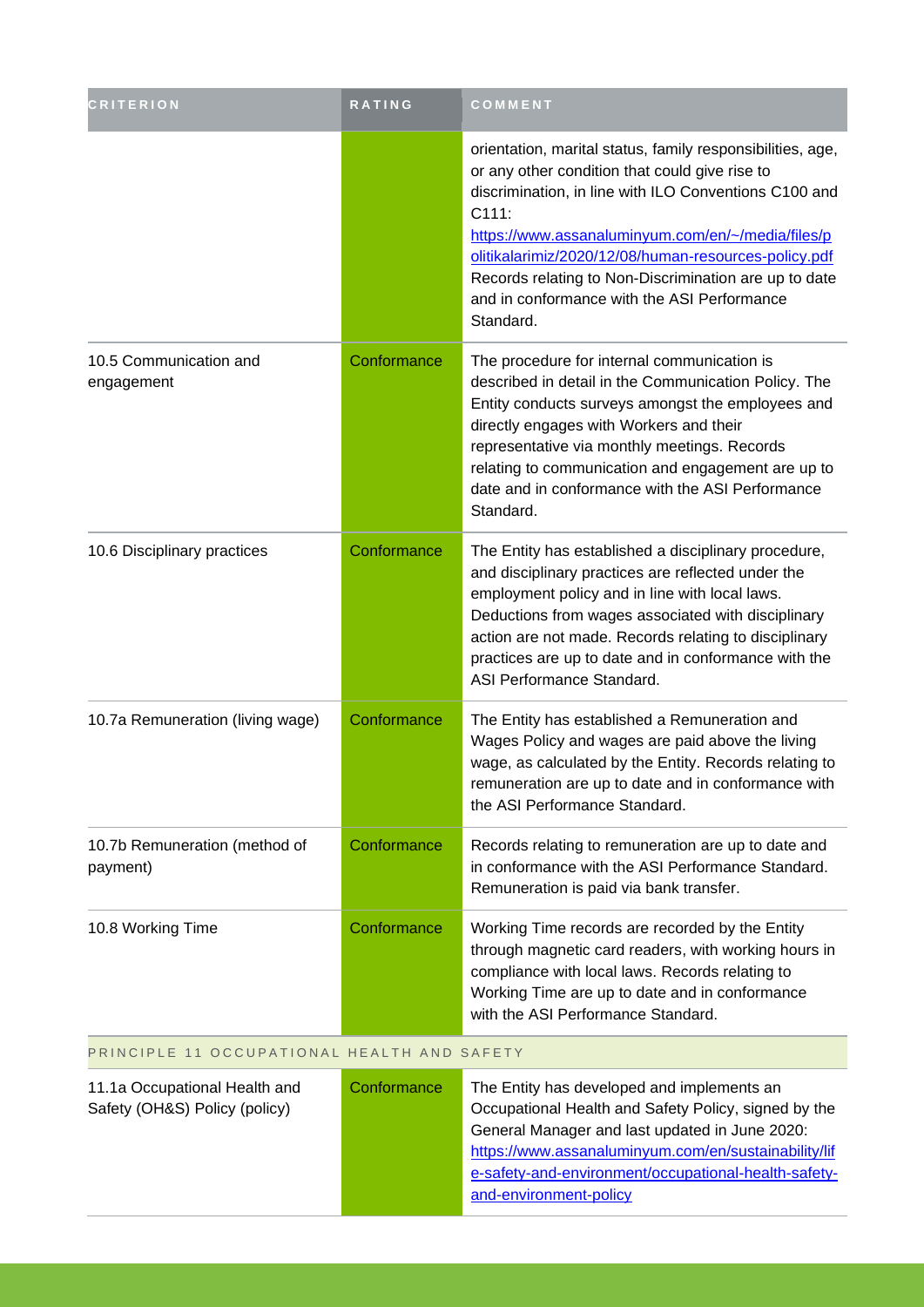| <b>CRITERION</b>                                                                        | RATING      | COMMENT                                                                                                                                                                                                                                                                                                                                                                                               |
|-----------------------------------------------------------------------------------------|-------------|-------------------------------------------------------------------------------------------------------------------------------------------------------------------------------------------------------------------------------------------------------------------------------------------------------------------------------------------------------------------------------------------------------|
| 11.1b Occupational Health and<br>Safety (OH&S) Policy (workers and<br>visitors)         | Conformance | The Entity has developed and implements an<br>Occupational Health and Safety Policy covering<br>Workers including Subcontractors and Visitors:<br>https://www.assanaluminyum.com/en/sustainability/lif<br>e-safety-and-environment/occupational-health-safety-<br>and-environment-policy<br>Visitors, upon arrival, are shown a brief safety film<br>and provided with personal protective equipment. |
| 11.1c Occupational Health and<br>Safety (OH&S) Policy (applicable<br>law and standards) | Conformance | The Entity has developed and implements an<br>Occupational Health and Safety Policy which<br>respects applicable national OHS laws and includes<br>a target of zero accidents:<br>https://www.assanaluminyum.com/en/sustainability/lif<br>e-safety-and-environment/occupational-health-safety-<br>and-environment-policy                                                                              |
| 11.1d Occupational Health and<br>Safety (OH&S) Policy (right to stop<br>unsafe work)    | Conformance | The Entity has developed and implements an<br>Occupational Health and Safety Policy confirming<br>Workers right to understand the hazards and safe<br>practices for their work, and the authority to refuse or<br>stop unsafe work:<br>https://www.assanaluminyum.com/en/sustainability/lif<br>e-safety-and-environment/occupational-health-safety-<br>and-environment-policy                         |
| 11.2 OH&S Management System                                                             | Conformance | The Entity is certified to ISO 45001:2018, valid to<br>November 2022. The Entity has implemented and<br>communicated its OHS Policy as required by the ASI<br>Performance Standard:<br>https://www.assanaluminyum.com/~/media/files/certif<br>icate/2020/11/iso-45001-sertifikasi-2020-<br>en.pdf?la=en                                                                                               |
| 11.3 Employee engagement on<br>health and safety                                        | Conformance | The Entity has developed a procedure on employee<br>communication, including engagement on health and<br>safety.<br>The Workers' representatives actively participate in<br>the Health and Safety Committee meetings and<br>contribute to remediation and corrective action plans.                                                                                                                    |
| 11.4 OH&S performance                                                                   | Conformance | The Entity evaluates its Occupational Health and<br>Safety performance regularly and several key<br>performance indicators are maintained. The Entity<br>has several tools for evaluating performance and<br>continuously improves its OH&S management<br>system e.g. lagging indicators, accident statistics, lost<br>time incident (LTI).                                                           |